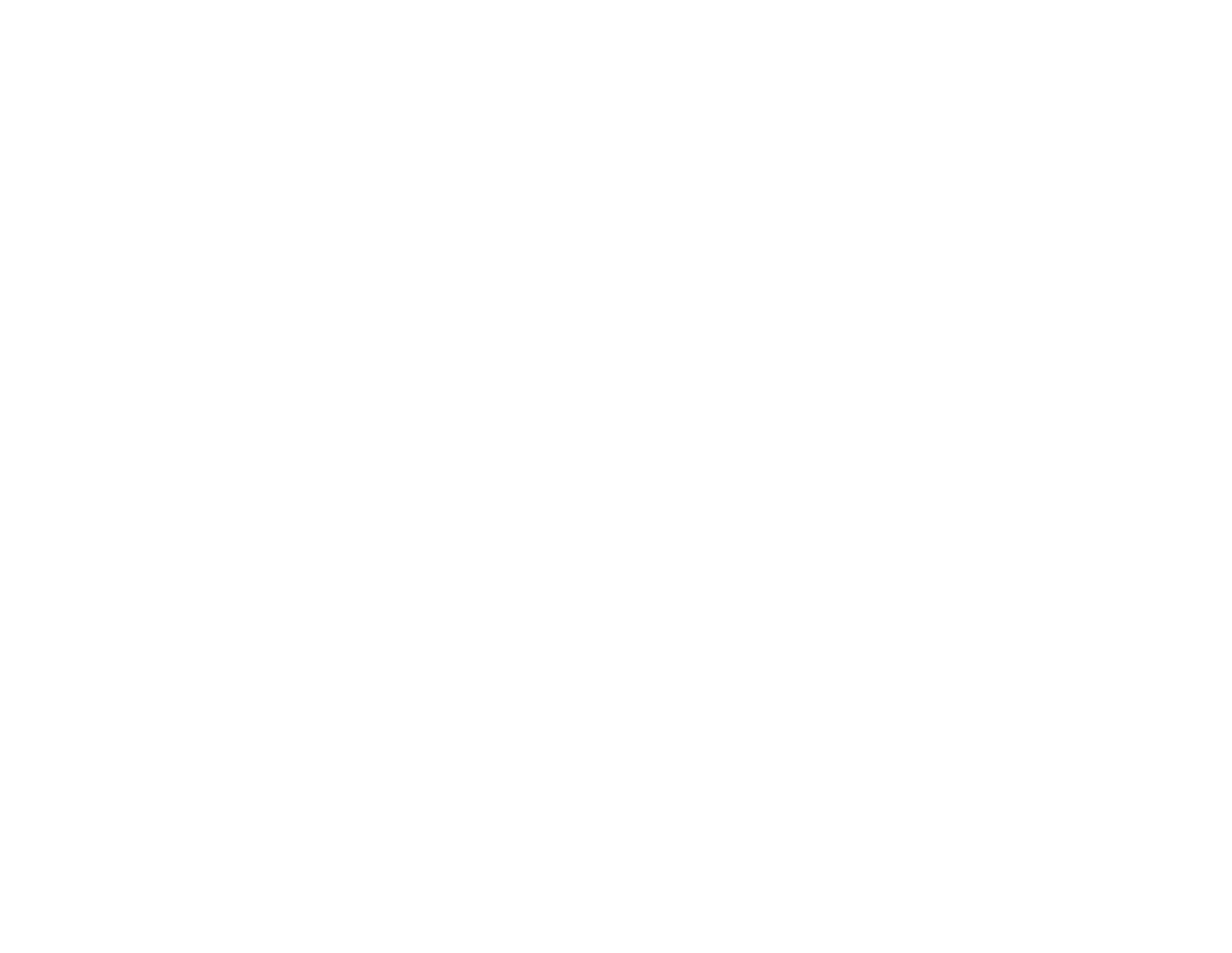# **T HE UNIVERSITY OF TEXAS SYSTEM AVAILABLE UNIVERSITY F UNDTABLE OF CONTENTS**

| Page 1-2      |
|---------------|
|               |
|               |
| 2.B. Page 1-2 |
|               |
|               |
|               |
|               |
|               |
|               |
|               |
|               |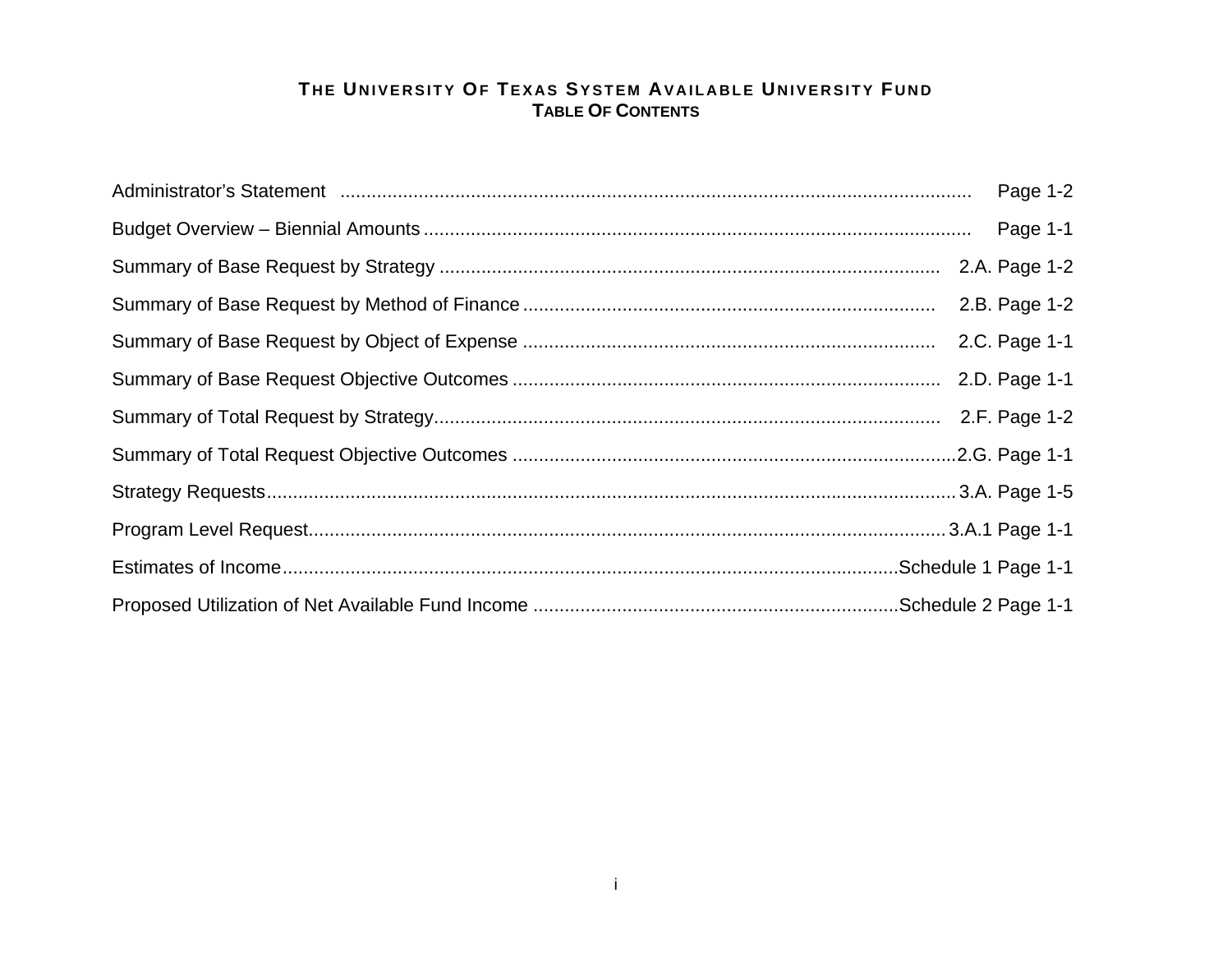# **Schedules Not Included**

| <b>Agency Code:</b> | <b>Agency Name:</b>                                         | <b>Prepared By:</b>                                                                                                                                                                                                                                                                         | Date:          | <b>Request Level:</b> |
|---------------------|-------------------------------------------------------------|---------------------------------------------------------------------------------------------------------------------------------------------------------------------------------------------------------------------------------------------------------------------------------------------|----------------|-----------------------|
| 799                 | Available University Fund                                   | <b>Terry Hull</b>                                                                                                                                                                                                                                                                           | September 2020 | <b>Baseline</b>       |
|                     |                                                             | For the schedules identified below, the Available University Fund either has no information to report or the schedule is not applicable. Accordingly,<br>these schedules have been excluded from the Available University Fund Legislative Appropriations Request for the 2022-23 biennium. |                |                       |
| <b>Number</b>       | <b>Name</b>                                                 |                                                                                                                                                                                                                                                                                             |                |                       |
|                     | <b>Organizational Chart</b>                                 |                                                                                                                                                                                                                                                                                             |                |                       |
| 2.E.                | <b>Summary of Exceptional Items Request</b>                 |                                                                                                                                                                                                                                                                                             |                |                       |
| 3.B                 | <b>Rider Revisions and Additions Request</b>                |                                                                                                                                                                                                                                                                                             |                |                       |
| 3.C.                | <b>Rider Appropriations and Unexpended Balances Request</b> |                                                                                                                                                                                                                                                                                             |                |                       |
| 4.A.                | <b>Exceptional Item Request Schedule</b>                    |                                                                                                                                                                                                                                                                                             |                |                       |
| 4.B.                | <b>Exceptional Item Strategy Allocation Schedule</b>        |                                                                                                                                                                                                                                                                                             |                |                       |
| 4.C.                | <b>Exceptional Item Strategy Request</b>                    |                                                                                                                                                                                                                                                                                             |                |                       |
| $6.A - 6.L$         | <b>All Supporting Schedules</b>                             |                                                                                                                                                                                                                                                                                             |                |                       |
| 8.                  | <b>Summary of Requests for Facilities-Related Projects</b>  |                                                                                                                                                                                                                                                                                             |                |                       |
| Schedule 1A - 9     | <b>All Higher Education Schedules</b>                       |                                                                                                                                                                                                                                                                                             |                |                       |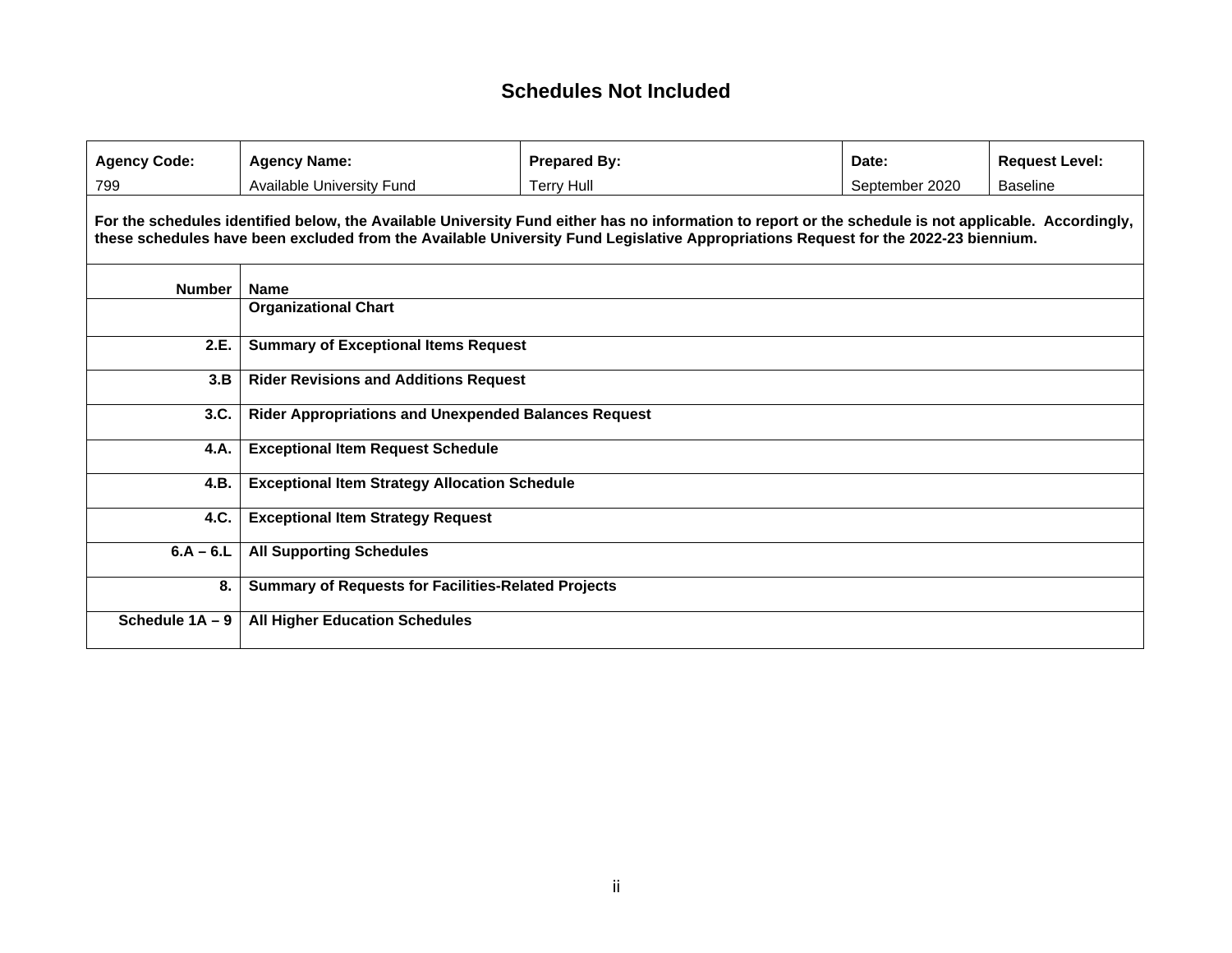87th Regular Session, Agency Submission, Version 1 Automated Budget and Evaluation System of Texas (ABEST)

#### 799 Available University Fund

#### THE UNIVERSITY OF TEXAS SYSTEM

#### PERMANENT UNIVERSITY FUND I AVAILABLE UNIVERSITY FUND ADMINISTRATOR'S STATEMENT

Founded in 1883, the University of Texas System (UT System or System) is governed by a nine-person board of regents (Board or Regents) appointed by the governor and confirmed by the Texas Senate. Regents serve staggered six-year terms, with the terms of three expiring on February 1 of each odd-numbered year. The governor also appoints a non-voting student regent for a one-year term ending each May 31.

Chairman Kevin P Eltife of Tyler (2-1-23); Vice Chairman Janiece Longoria of Houston (2-1-23); Vice Chairman James C. "Rad" Weaver of San Antonio (2-1-23); David J. Beck of Houston (2-01-21); R. Steven Hicks of Austin (2-1-21); Nolan Perez of Harlingen (2-1-21); Christina Melton Crain of Dallas (2-1-25); Jodie Lee Jiles of Houston (2-1-25); Kelcy L. Warren of Dallas (2-1-25); Student Regent Patrick O. Ojeaga, II representing UT Rio Grande Valley (5-31-21)

The chancellor of the UT System, James B. Milliken, is the chief executive officer, chosen by the Board.

The Permanent University Fund (PUF) is a state endowment fund contributing to the support of twenty institutions and six agencies of the UT System and The Texas A&M University System (Texas A&M System). The Texas Constitution (Constitution) of 1876 established the PUF through the appropriation of land grants previously given to The University of Texas plus one million acres. The land grants to the PUF were completed in 1883 with the contribution of an additional one million acres of land. The UT Board manages the PUF.

Today, PUF lands consist of approximately 2.1 million acres of land primarily located in 24 counties in west Texas (PUF Lands). PUF Lands produce two streams of income: mineral and surface. The UT Board has actively leased the surface and mineral interests of the PUF lands since 1923. The UT Board remits mineral income to the PUF and distributes surface income to the Available University Fund (AUF) as mandated by the Constitution.

Mineral income consists primarily of revenue from the periodic sale of mineral leases, royalties on gross revenues from oil and gas production, and other bonus payments. The Constitution requires that all mineral income and income from the sale of PUF Lands be retained within the PUF and invested in PUF investments. The total net asset value of the PUF endowment at August 31, 2020, was \$24.4 billion. Additions to the PUF during the 2020 fiscal year were \$771.0 million derived from oil and gas royalties, mineral lease rentals, bonuses, and other miscellaneous sources.

The UT Board entered into an investment management contract on March 1, 1996, with The University of Texas Investment Management Company, now The University of Texas/Texas A&M Investment Management Company (UTIMCO), to invest the PUF assets in accordance with section 66.08 of the Texas Education Code. PUF investments are invested in a diversified portfolio of equity, fixed income and derivative securities in accordance with the prudent investor standard. In accordance with the Constitution, distributions made from the PUF to the AUF are from the total return on all investment assets of the PUF, including the net income attributable to the surface of PUF Lands. Total return includes income returned as well as realized and unrealized capital gains. Additionally, the Constitution authorizes expenses of managing PUF lands and investments to be paid from PUF assets. The amount of any distributions to the AUF is determined by the UT Board in a manner intended to provide the AUF with a stable and predictable stream of annual distributions and to maintain over time the purchasing power of PUF investments and annual distributions to the AUF. The distributions to the AUF are subject to the following overriding conditions:

1. A minimum amount equal to the amount needed to pay debt service on PUF bonds;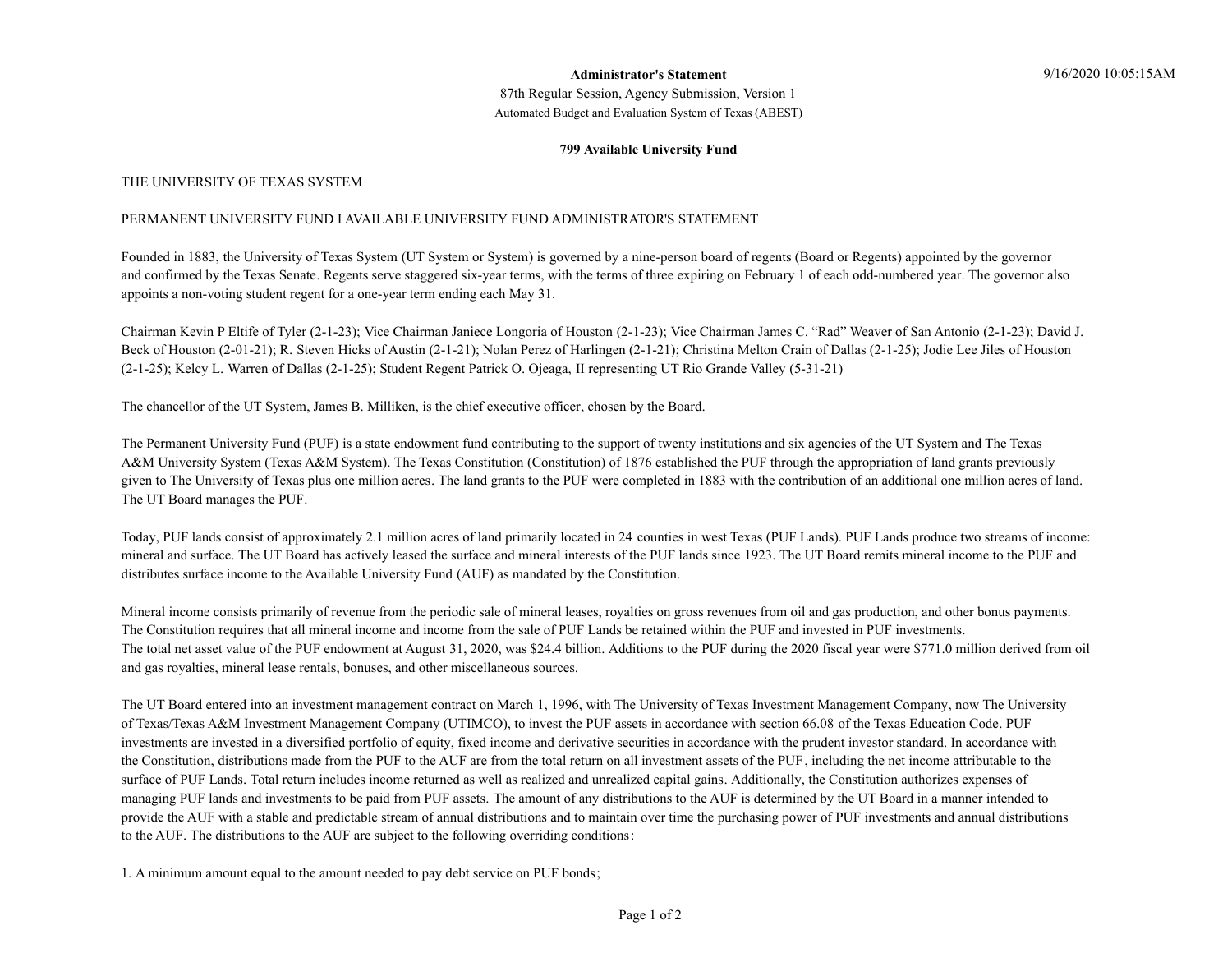87th Regular Session, Agency Submission, Version 1

Automated Budget and Evaluation System of Texas (ABEST)

#### 799 Available University Fund

2. No increase from the preceding year (except as necessary to pay debt service on PUF bonds) unless the purchasing power of PUF investments for any rolling 10-year period has been preserved;

3. A maximum amount equal to 7 percent of the average net fair market value of PUF investments in any fiscal year, except as necessary to pay debt service on PUF bonds.

Distributions to the AUF from the PUF are allocated two-thirds for the benefit of eligible institutions of the UT System and one-third for the benefit of eligible institutions of the Texas A&M System. PUF distributions paid to the AUF are expended by each university system to fund two major programs.

The Constitution authorizes the UT Board and the Texas A&M System Board (A&M Board) to issue bonds (PUF bonds) payable from their respective interests in PUF distributions to finance capital expenditures. The UT Board and A&M Board are authorized to issue bonds secured by each system's interest in PUF distributions in an amount not to exceed 20% and 10%, respectively, of the book value of PUF assets at the time of issuance. At August 31, 2020, the UT System had outstanding PUF bonds and notes of \$3,233 million. When combined with the outstanding Texas A&M System PUF bonds and notes of \$1,440 million, the outstanding debt is approximately 22.4% of the book value of PUF investments, below the constitutional limit of 30%. PUF distributions, after payment of debt service on PUF bonds, are used to fund support and maintenance of The University of Texas at Austin, Texas A&M University, and Prairie View A&M University, along with the two system offices.

Distributions from the Permanent University Fund investments are projected to be as follows:

Actual 2019 \$1,014.0 million Projected 2020 \$1,311.4 million Budgeted 2021 \$1,112.3 million Projected 2022 \$1,164.0 million Projected 2023 \$1,218.1 million

The UT Board has established a UT System Board of Regents' Rules and Regulations, Rule 80303 (Regents' Rule 80303), on "Uses of the Available University Fund." Regents' Rule 80303 provides that the UT Board shall determine an amount to be distributed to the AUF during the next fiscal year. Article VII, Section 18 of the Constitution provides that the UT Board has the authority to distribute any amount that it deems appropriate up to a maximum rate of 7%. For FY 2021 the UT Board approved a PUF distribution of \$1,112,265,000, which equated to 5.50% of the average net asset value of PUF investments for the trailing 20 quarters ending February 29, 2020. For FY 2022 and FY 2023, the annual PUF distribution amounts are projected to increase from the FY 2021 amount by a rate equal to the Consumer Price Index (CPI) plus 2.65% (not to exceed the Constitutional limits on annual PUF distributions described previously).

Overall, the investments of the PUF are broadly diversified and of consistently excellent quality. Risk and return are continuously assessed to assure sound professional results in varied economic circumstances.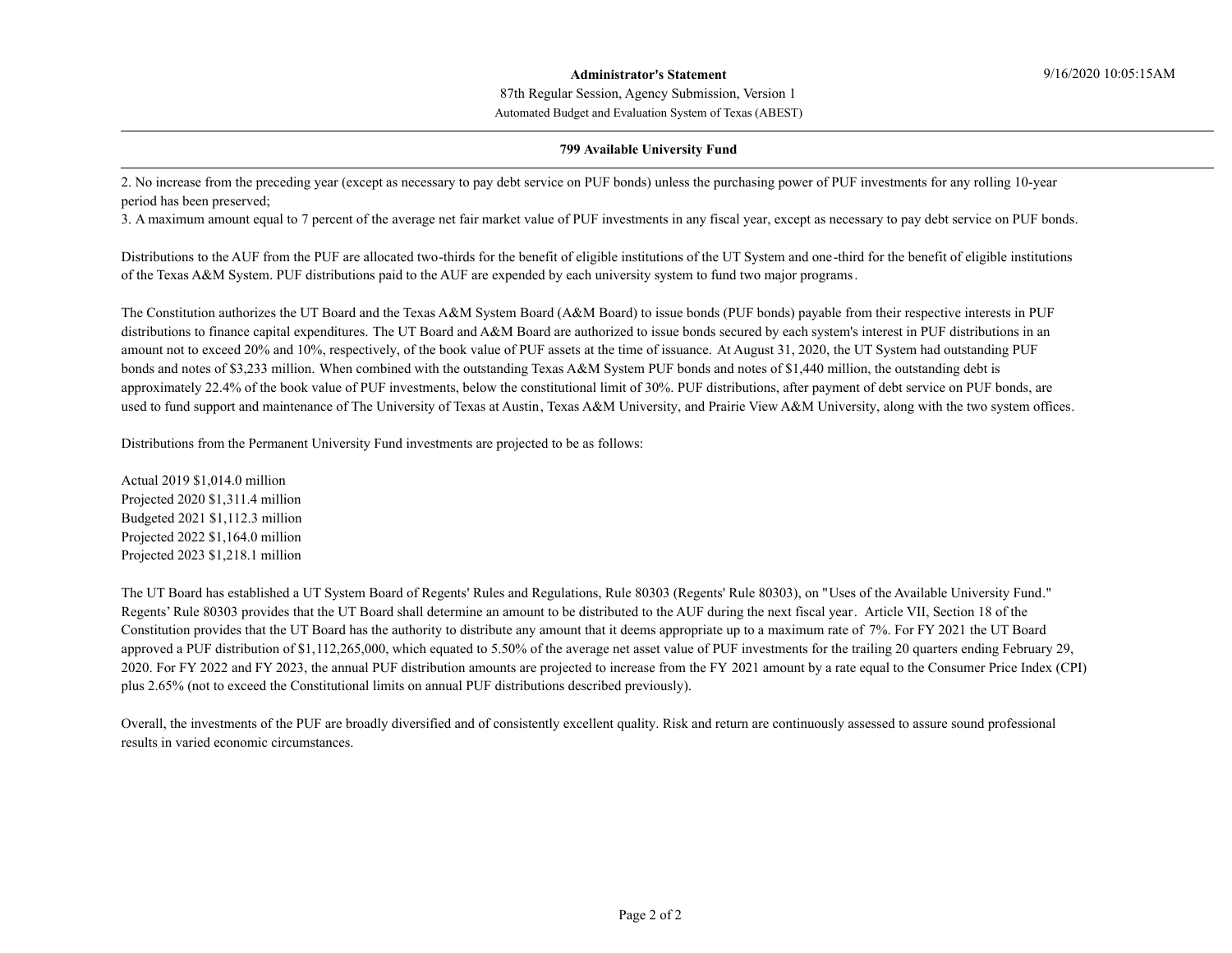# **Budget Overview - Biennial Amounts**

# 87th Regular Session, Agency Submission, Version 1

Automated Budget and Evaluation System of Texas (ABEST)

|                                                  |         | 799 Available University Fund<br>Appropriation Years: 2022-23 |         |                     |         |                      |                    |               |               |                             | <b>EXCEPTIONAL</b><br><b>ITEM</b> |
|--------------------------------------------------|---------|---------------------------------------------------------------|---------|---------------------|---------|----------------------|--------------------|---------------|---------------|-----------------------------|-----------------------------------|
|                                                  |         | <b>GENERAL REVENUE FUNDS</b>                                  |         | <b>GR DEDICATED</b> |         | <b>FEDERAL FUNDS</b> | <b>OTHER FUNDS</b> |               | ALL FUNDS     |                             | <b>FUNDS</b>                      |
|                                                  | 2020-21 | 2022-23                                                       | 2020-21 | 2022-23             | 2020-21 | 2022-23              | 2020-21            | 2022-23       | 2020-21       | 2022-23                     | 2022-23                           |
| Goal: 1. Provide Management and                  |         |                                                               |         |                     |         |                      |                    |               |               |                             |                                   |
| <b>Administrative Support for Endowment</b>      |         |                                                               |         |                     |         |                      |                    |               |               |                             |                                   |
| Funds<br>1.1.2. Texas A&M Univ System Allocation |         |                                                               |         |                     |         |                      | 849,413,600        | 828,431,784   | 849,413,600   | 828,431,784                 |                                   |
| 1.1.3. The Univ Of Texas System                  |         |                                                               |         |                     |         |                      | 1,719,000,000      | 1,668,123,568 | 1,719,000,000 | 1,668,123,568               |                                   |
| Allocation                                       |         |                                                               |         |                     |         |                      |                    |               |               |                             |                                   |
| <b>Total, Goal</b>                               |         |                                                               |         |                     |         |                      | 2,568,413,600      | 2,496,555,352 | 2,568,413,600 | 2,496,555,352               |                                   |
| <b>Total, Agency</b>                             |         |                                                               |         |                     |         |                      | 2,568,413,600      | 2,496,555,352 |               | 2,568,413,600 2,496,555,352 |                                   |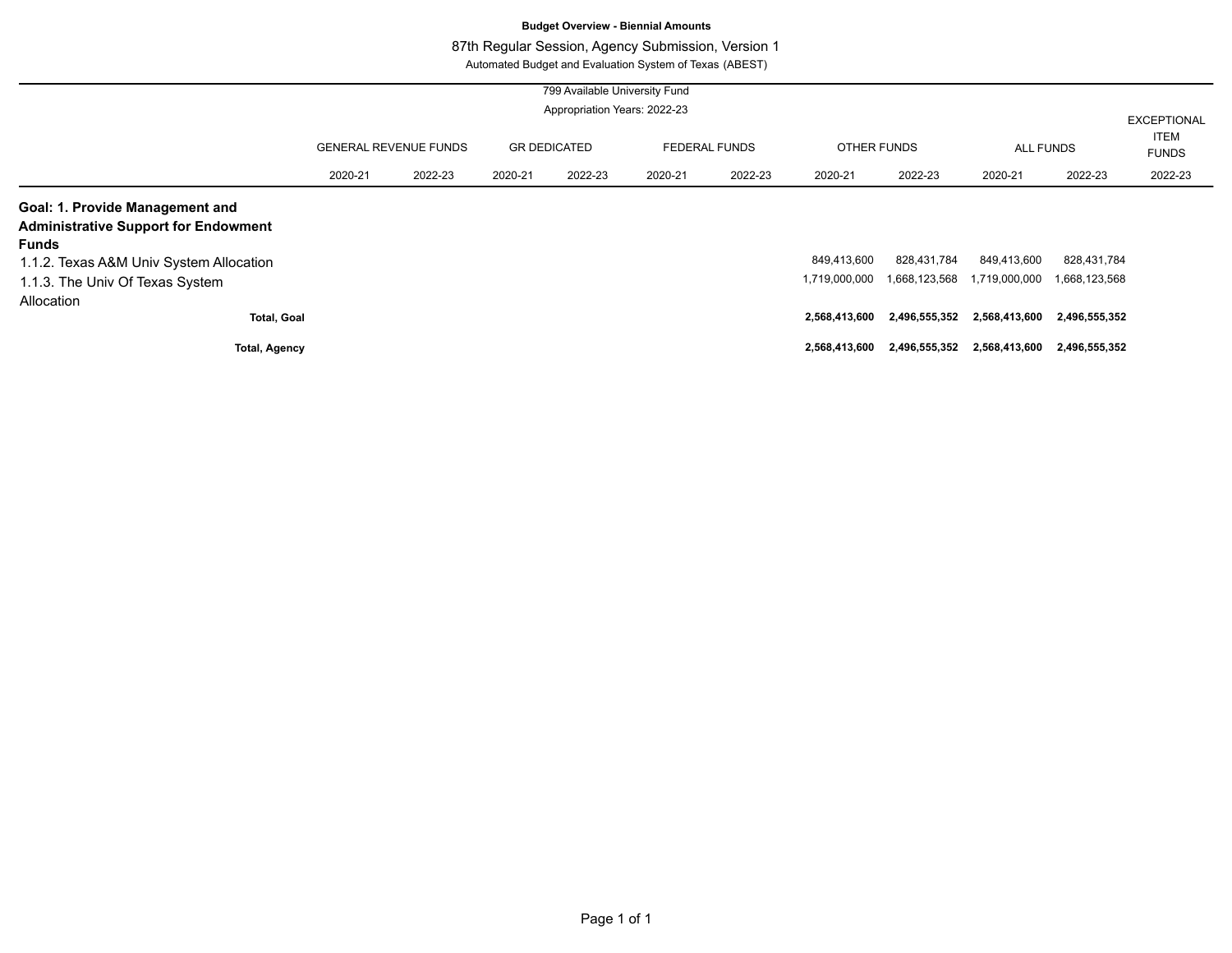### 87th Regular Session, Agency Submission, Version 1

Automated Budget and Evaluation System of Texas (ABEST)

### **799 Available University Fund**

| Goal / Objective / STRATEGY                                       | <b>Exp 2019</b> | <b>Est 2020</b> | <b>Bud 2021</b> | <b>Req 2022</b> | <b>Req 2023</b> |
|-------------------------------------------------------------------|-----------------|-----------------|-----------------|-----------------|-----------------|
| Provide Management and Administrative Support for Endowment Funds |                 |                 |                 |                 |                 |
| Available University Fund                                         |                 |                 |                 |                 |                 |
| 2 TEXAS A&M UNIV SYSTEM ALLOCATION                                | 374,118,285     | 460,546,333     | 388, 867, 267   | 404,448,707     | 423,983,077     |
| <b>3 THE UNIV OF TEXAS SYSTEM ALLOCATION</b>                      | 769,971,041     | 936,000,000     | 783,000,000     | 814,389,413     | 853,734,155     |
| TOTAL, GOAL                                                       | \$1,144,089,326 | \$1,396,546,333 | \$1,171,867,267 | \$1,218,838,120 | \$1,277,717,232 |
| TOTAL, AGENCY STRATEGY REQUEST                                    | \$1,144,089,326 | \$1,396,546,333 | \$1,171,867,267 | \$1,218,838,120 | \$1,277,717,232 |
| TOTAL, AGENCY RIDER APPROPRIATIONS REQUEST*                       |                 |                 |                 | \$0             | \$0             |
| <b>GRAND TOTAL, AGENCY REQUEST</b>                                | \$1,144,089,326 | \$1,396,546,333 | \$1,171,867,267 | \$1,218,838,120 | \$1,277,717,232 |
| METHOD OF FINANCING:                                              |                 |                 |                 |                 |                 |
| <b>Other Funds:</b>                                               |                 |                 |                 |                 |                 |
| 11 Available University Fund, est                                 | 1,144,089,326   | 1,396,546,333   | 1,171,867,267   | 1,218,838,120   | 1,277,717,232   |
| <b>SUBTOTAL</b>                                                   | \$1,144,089,326 | \$1,396,546,333 | \$1,171,867,267 | \$1,218,838,120 | \$1,277,717,232 |
| TOTAL, METHOD OF FINANCING                                        | \$1,144,089,326 | \$1,396,546,333 | \$1,171,867,267 | \$1,218,838,120 | \$1,277,717,232 |

\*Rider appropriations for the historical years are included in the strategy amounts.

2.A. Page 1 of 2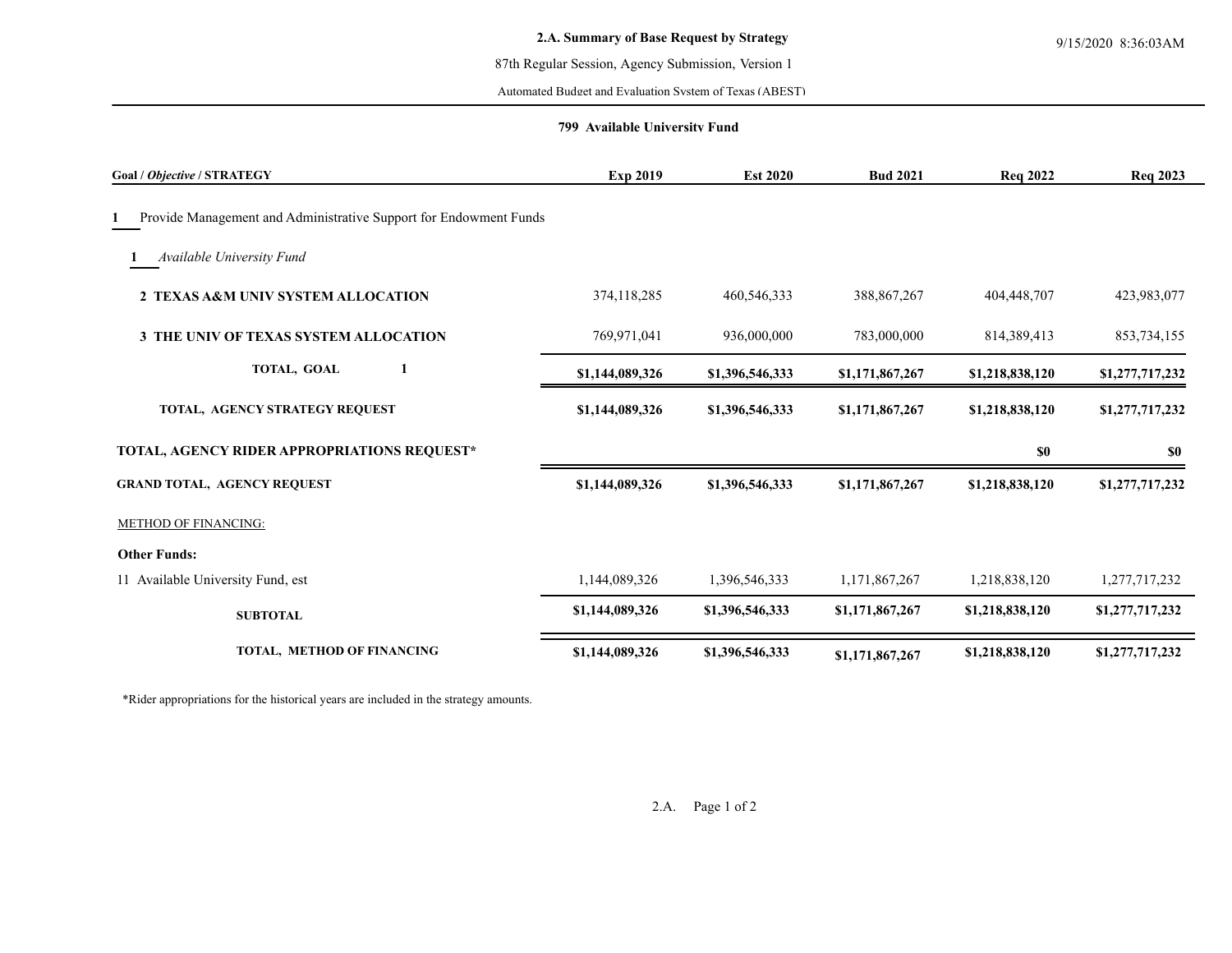# 87th Regular Session, Agency Submission, Version 1

Automated Budget and Evaluation System of Texas (ABEST)

### **799 Available University Fund**

| Goal /<br>$\scriptstyle z$ / STRATEGV .<br>$/$ Ob<br>biective | <b>Exp 2019</b> | 2020ء | 202<br>- Bud | $202^\circ$<br>-Rea | <b>Rea 2023</b> |
|---------------------------------------------------------------|-----------------|-------|--------------|---------------------|-----------------|
|                                                               |                 |       |              |                     |                 |

2.A. Page 2 of 2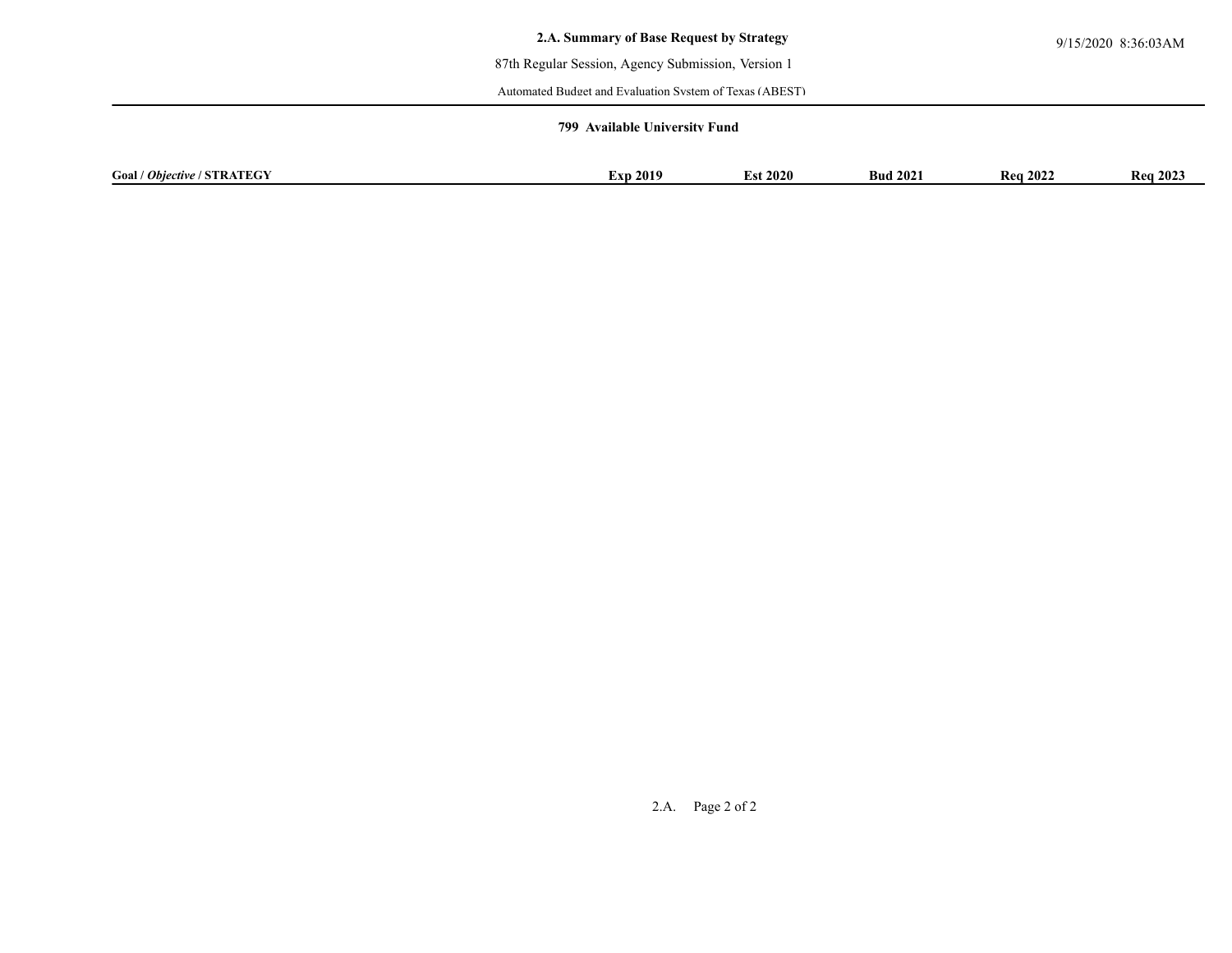# **2.B. Summary of Base Request by Method of Finance** 9/15/2020 8:36:04AM

87th Regular Session, Agency Submission, Version 1

Automated Budget and Evaluation System of Texas (ABEST)

| 799<br>Agency code:                                 | Agency name: |                 | <b>Available University Fund</b> |                 |                 |                 |
|-----------------------------------------------------|--------------|-----------------|----------------------------------|-----------------|-----------------|-----------------|
| <b>METHOD OF FINANCING</b>                          |              | Exp 2019        | <b>Est 2020</b>                  | <b>Bud 2021</b> | <b>Req 2022</b> | <b>Req 2023</b> |
| <b>OTHER FUNDS</b>                                  |              |                 |                                  |                 |                 |                 |
| 11 Available University Fund No. 011                |              |                 |                                  |                 |                 |                 |
| REGULAR APPROPRIATIONS                              |              |                 |                                  |                 |                 |                 |
| Regular Appropriations from MOF Table (2018-19 GAA) |              | \$910,818,520   | \$0                              | \$0             | \$0             | $\$0$           |
| Regular Appropriations from MOF Table (2020-21 GAA) |              | \$0             | \$1,167,638,000                  | \$1,217,095,000 | \$0             | \$0             |
| Regular Appropriations from MOF Table (2022-23 GAA) |              | $\$0$           | $\$0$                            | \$0             | \$1,218,838,120 | \$1,277,717,232 |
| <b>BASE ADJUSTMENT</b>                              |              |                 |                                  |                 |                 |                 |
| <b>Revised Receipts</b>                             |              | \$233,270,806   | \$228,908,333                    | \$(45,227,733)  | \$0             | \$0             |
| TOTAL,<br><b>Available University Fund No. 011</b>  |              | \$1,144,089,326 | \$1,396,546,333                  | \$1,171,867,267 | \$1,218,838,120 | \$1,277,717,232 |
| <b>OTHER FUNDS</b><br><b>TOTAL, ALL</b>             |              | \$1,144,089,326 | \$1,396,546,333                  | \$1,171,867,267 | \$1,218,838,120 | \$1,277,717,232 |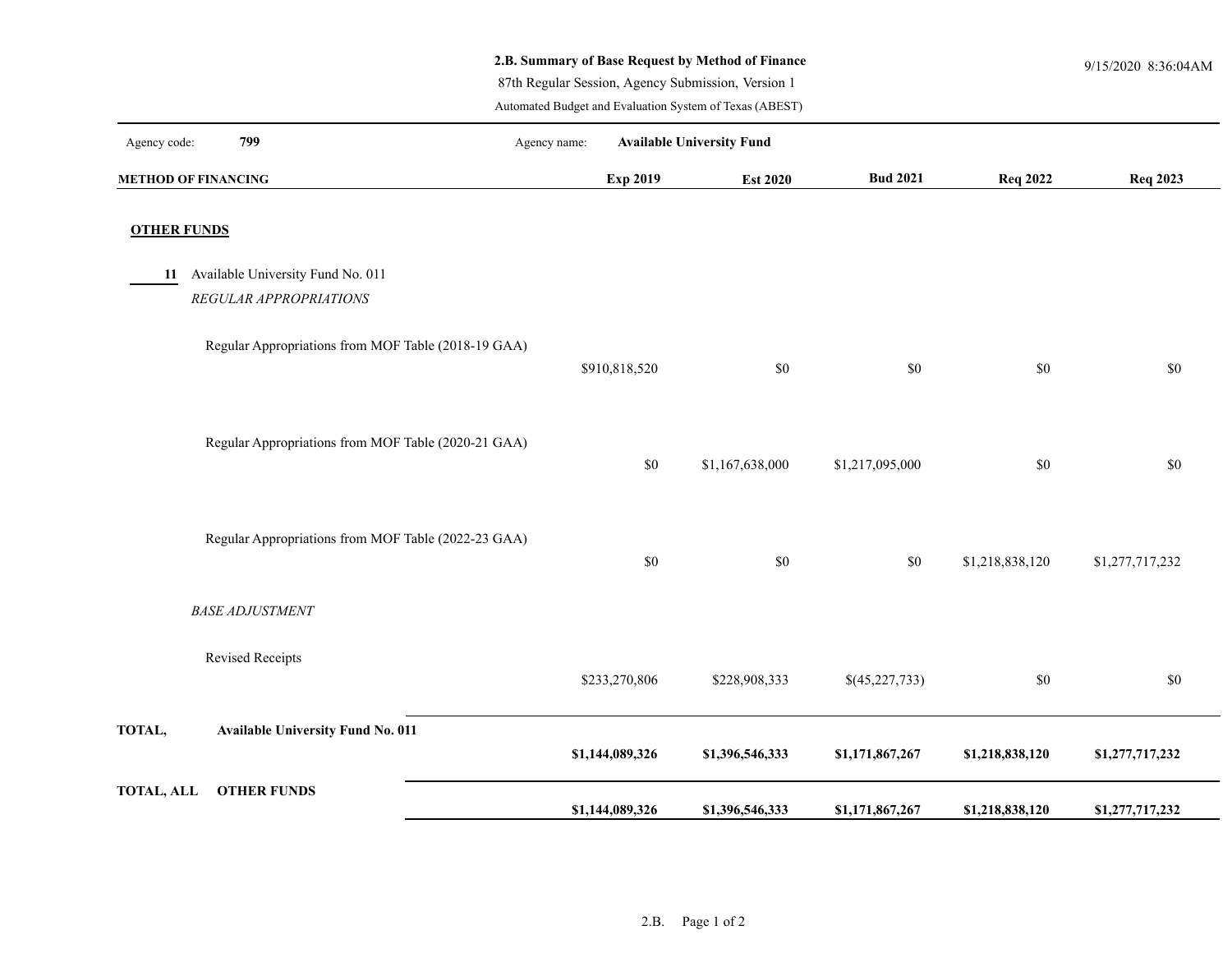| 2.B. Summary of Base Request by Method of Finance | 9/15/2020 8:36:04AM |
|---------------------------------------------------|---------------------|
|                                                   |                     |

87th Regular Session, Agency Submission, Version 1

Automated Budget and Evaluation System of Texas (ABEST)

| 799<br>Agency code:        | <b>Available University Fund</b><br>Agency name: |                 |                 |                 |                 |  |  |  |
|----------------------------|--------------------------------------------------|-----------------|-----------------|-----------------|-----------------|--|--|--|
| <b>METHOD OF FINANCING</b> | <b>Exp 2019</b>                                  | <b>Est 2020</b> | <b>Bud 2021</b> | <b>Reg 2022</b> | <b>Req 2023</b> |  |  |  |
| <b>GRAND TOTAL</b>         | \$1,144,089,326                                  | \$1,396,546,333 | \$1,171,867,267 | \$1,218,838,120 | \$1,277,717,232 |  |  |  |

**FULL-TIME-EQUIVALENT POSITIONS**

**TOTAL, ADJUSTED FTES**

**NUMBER OF 100% FEDERALLY FUNDED FTEs**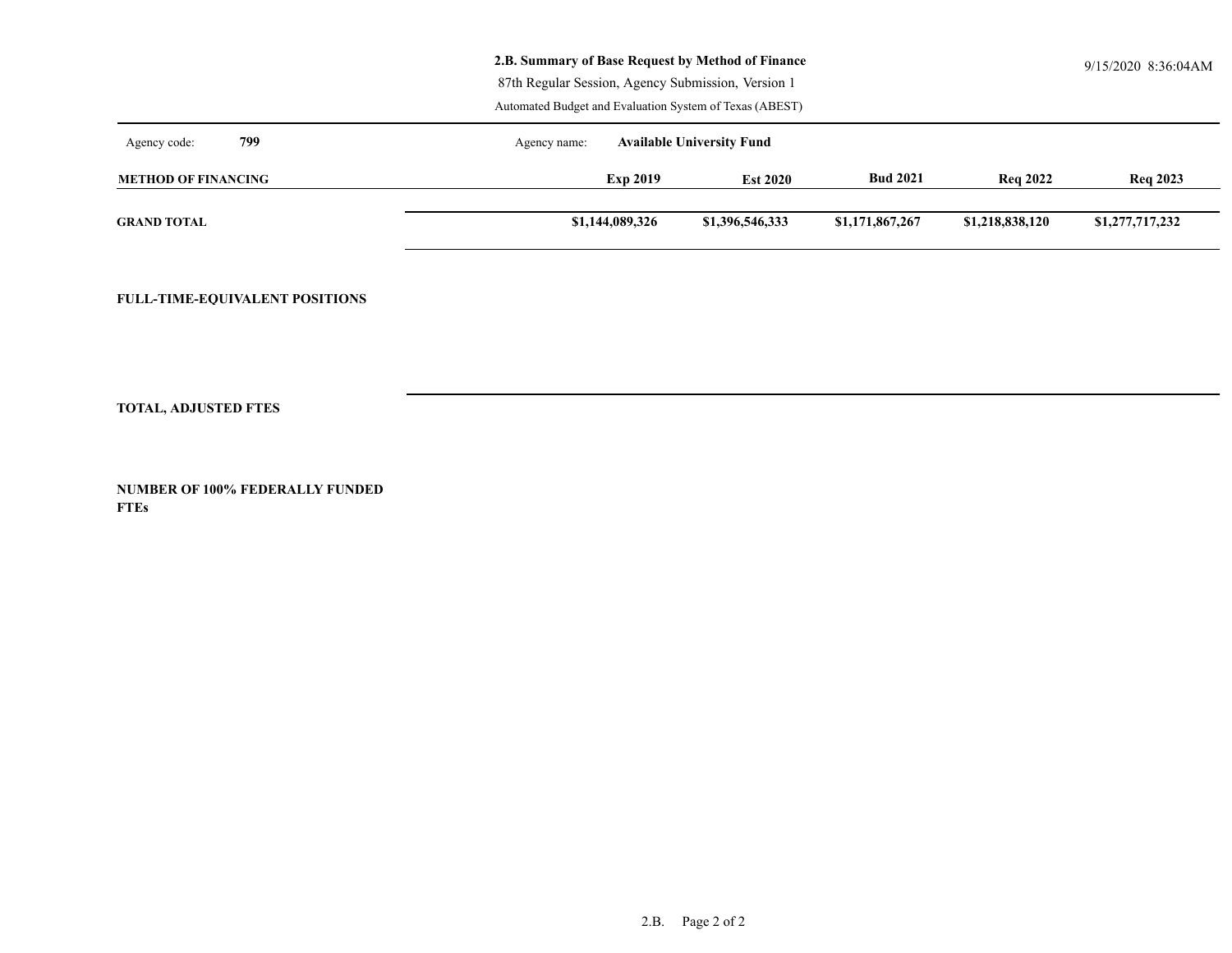# **2.C. Summary of Base Request by Object of Expense** 9/15/2020 8:36:04AM

Automated Budget and Evaluation System of Texas (ABEST) 87th Regular Session, Agency Submission, Version 1

| 799 Available University Fund                   |                 |                 |                 |                 |                 |  |
|-------------------------------------------------|-----------------|-----------------|-----------------|-----------------|-----------------|--|
| <b>OBJECT OF EXPENSE</b>                        | <b>Exp 2019</b> | <b>Est 2020</b> | <b>Bud 2021</b> | <b>BL 2022</b>  | <b>BL 2023</b>  |  |
| 2009 OTHER OPERATING EXPENSE                    | \$1,144,089,326 | \$1,396,546,333 | \$1,171,867,267 | \$1,218,838,120 | \$1,277,717,232 |  |
| <b>OOE</b> Total (Excluding Riders)             | \$1,144,089,326 | \$1,396,546,333 | \$1,171,867,267 | \$1,218,838,120 | \$1,277,717,232 |  |
| <b>OOE</b> Total (Riders)<br><b>Grand Total</b> | \$1,144,089,326 | \$1,396,546,333 | \$1,171,867,267 | \$1,218,838,120 | \$1,277,717,232 |  |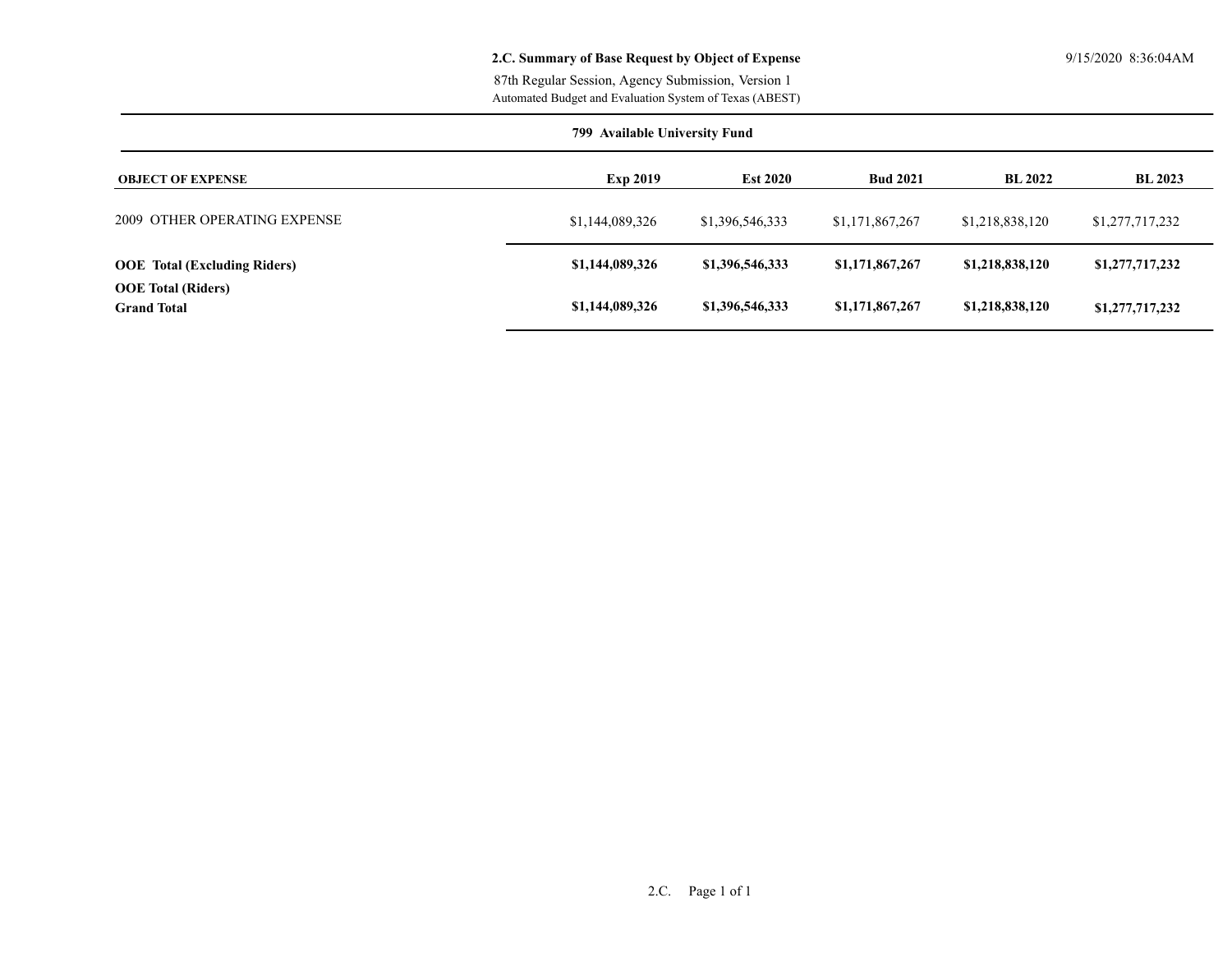# **2.D. Summary of Base Request Objective Outcomes** 9/15/2020 8:36:05AM

Automated Budget and Evaluation system of Texas (ABEST) 87th Regular Session, Agency Submission, Version 1

| 799 Available University Fund                                                                  |                 |                 |                 |                |                |  |  |  |  |
|------------------------------------------------------------------------------------------------|-----------------|-----------------|-----------------|----------------|----------------|--|--|--|--|
| Goal/ <i>Objective</i> / <b>Outcome</b>                                                        | <b>Exp 2019</b> | <b>Est 2020</b> | <b>Bud 2021</b> | <b>BL 2022</b> | <b>BL 2023</b> |  |  |  |  |
| Provide Management and Administrative Support for Endowment Funds<br>Available University Fund |                 |                 |                 |                |                |  |  |  |  |
| <b>KEY</b><br>Permanent University Fund (PUF) Expense as Basis Points of Net Assets            |                 |                 |                 |                |                |  |  |  |  |
|                                                                                                | 32.50           | 32.50           | 32.50           | 32.50          | 32.50          |  |  |  |  |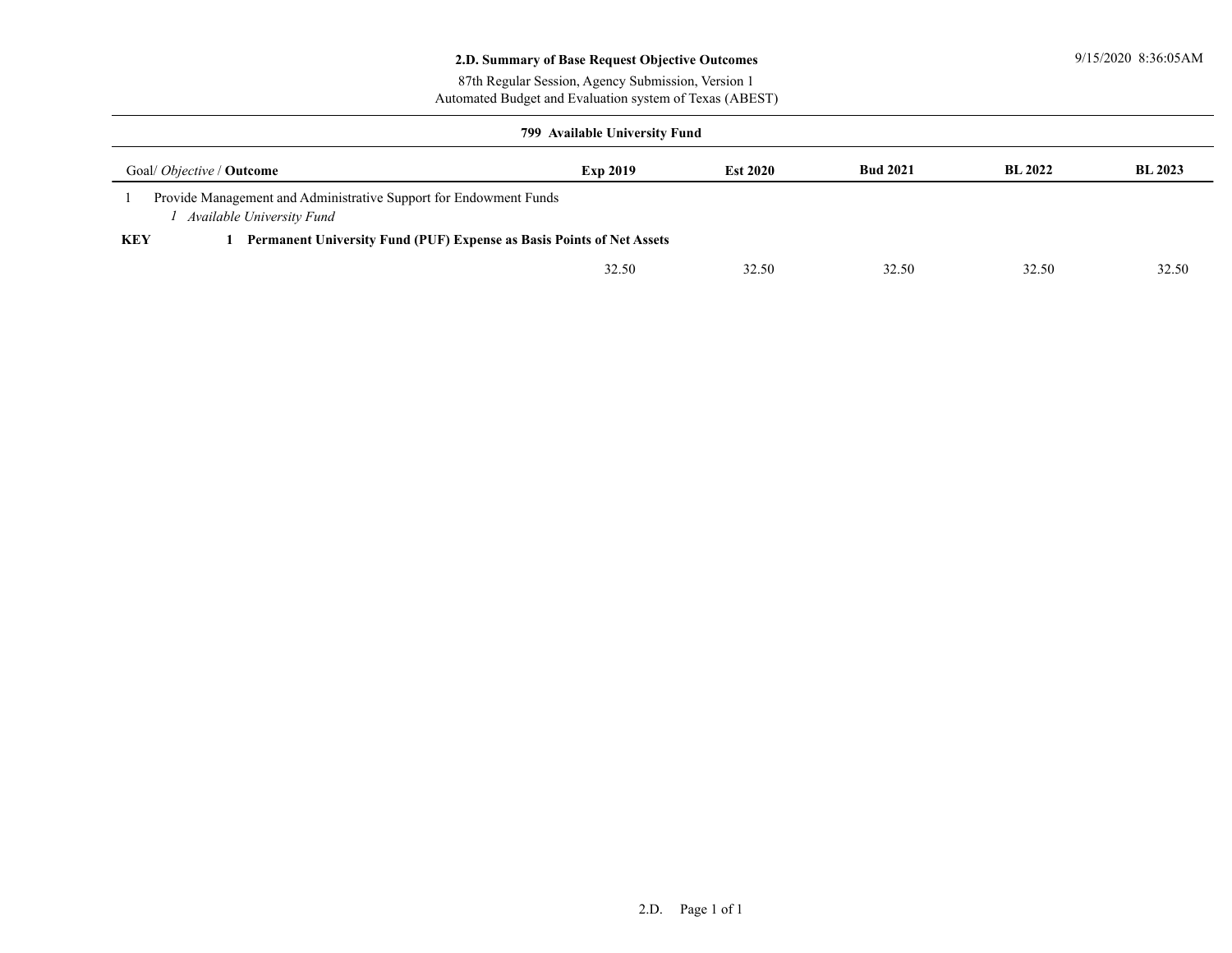# **2.F. Summary of Total Request by Strategy**

Automated Budget and Evaluation System of Texas (ABEST) 87th Regular Session, Agency Submission, Version 1

TIME : **8:36:05AM** DATE : **9/15/2020**

| Agency code:                                                | 799 | Agency name:                                                    | <b>Available University Fund</b> |                 |                    |                    |                      |                      |
|-------------------------------------------------------------|-----|-----------------------------------------------------------------|----------------------------------|-----------------|--------------------|--------------------|----------------------|----------------------|
|                                                             |     |                                                                 | <b>Base</b>                      | <b>Base</b>     | <b>Exceptional</b> | <b>Exceptional</b> | <b>Total Request</b> | <b>Total Request</b> |
| Goal/Objective/STRATEGY                                     |     |                                                                 |                                  |                 |                    |                    |                      |                      |
|                                                             |     | Provide Management and Administrative Support for Endowment Fun |                                  |                 |                    |                    |                      |                      |
| 1 Available University Fund                                 |     |                                                                 |                                  |                 |                    |                    |                      |                      |
|                                                             |     | 2 TEXAS A&M UNIV SYSTEM ALLOCATION                              | \$404,448,707                    | \$423,983,077   | \$0                | \$0                | \$404,448,707        | \$423,983,077        |
|                                                             |     | 3 THE UNIV OF TEXAS SYSTEM ALLOCATION                           | 814,389,413                      | 853,734,155     | $\boldsymbol{0}$   | $\mathbf{0}$       | 814,389,413          | 853,734,155          |
| <b>TOTAL, GOAL 1</b>                                        |     |                                                                 | \$1,218,838,120                  | \$1,277,717,232 | \$0                | \$0                | \$1,218,838,120      | \$1,277,717,232      |
| <b>TOTAL, AGENCY</b><br><b>STRATEGY REQUEST</b>             |     |                                                                 | \$1,218,838,120                  | \$1,277,717,232 | \$0                | \$0                | \$1,218,838,120      | \$1,277,717,232      |
| <b>TOTAL, AGENCY RIDER</b><br><b>APPROPRIATIONS REQUEST</b> |     |                                                                 |                                  |                 |                    |                    |                      |                      |
| <b>GRAND TOTAL, AGENCY REQUEST</b>                          |     |                                                                 | \$1,218,838,120                  | \$1,277,717,232 | \$0                | \$0                | \$1,218,838,120      | \$1,277,717,232      |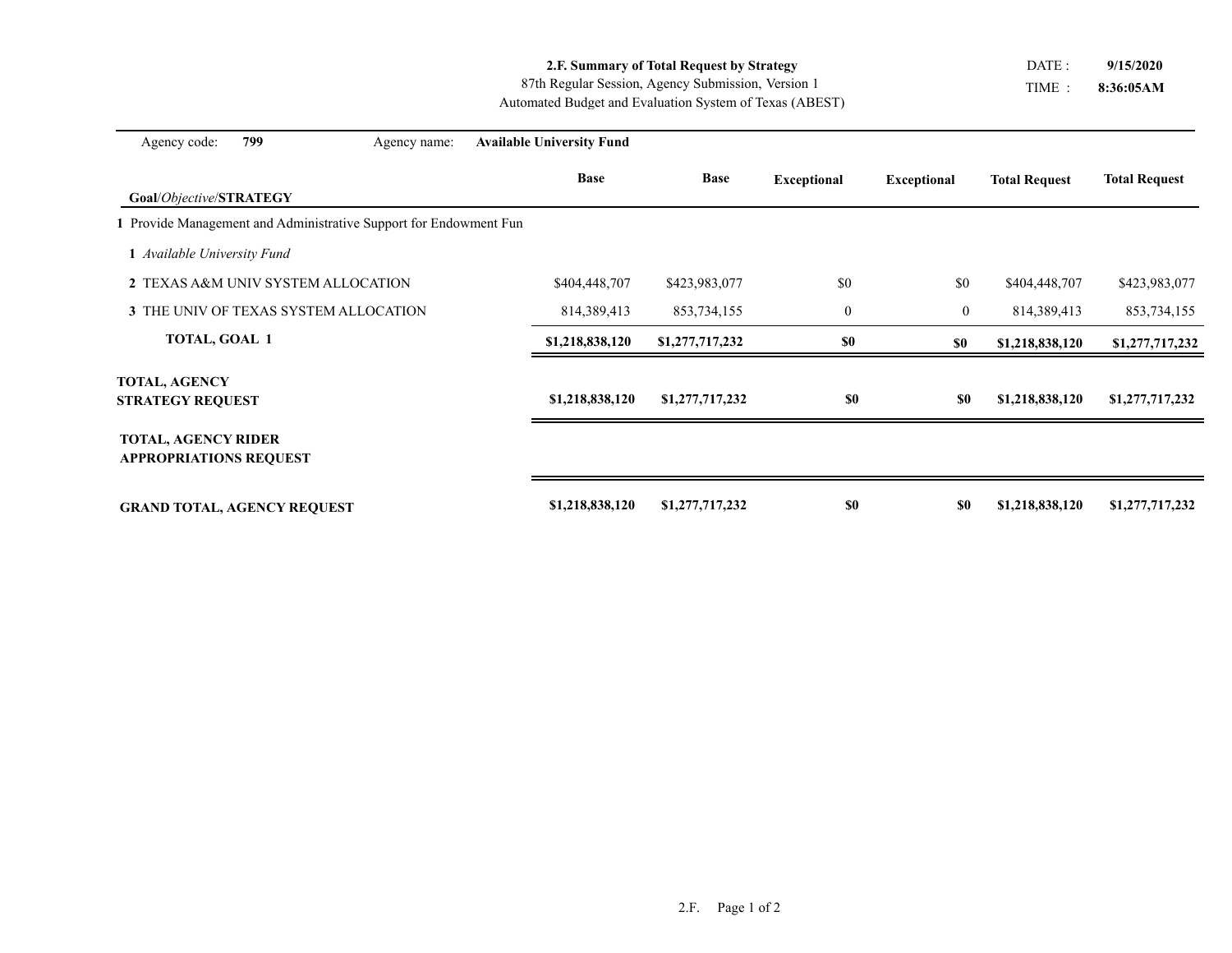**2.F. Summary of Total Request by Strategy**

Automated Budget and Evaluation System of Texas (ABEST) 87th Regular Session, Agency Submission, Version 1

TIME : **8:36:05AM** DATE : **9/15/2020**

| 799<br>Agency code:                  | Agency name: | <b>Available University Fund</b> |                 |                    |                    |                      |                      |
|--------------------------------------|--------------|----------------------------------|-----------------|--------------------|--------------------|----------------------|----------------------|
| Goal/Objective/STRATEGY              |              | <b>Base</b>                      | <b>Base</b>     | <b>Exceptional</b> | <b>Exceptional</b> | <b>Total Request</b> | <b>Total Request</b> |
| <b>Other Funds:</b>                  |              |                                  |                 |                    |                    |                      |                      |
| Available University Fund, est<br>11 |              | \$1,218,838,120                  | \$1,277,717,232 | \$0                | \$0                | \$1,218,838,120      | \$1,277,717,232      |
|                                      |              | \$1,218,838,120                  | \$1,277,717,232 | \$0                | \$0                | \$1,218,838,120      | \$1,277,717,232      |
| <b>TOTAL, METHOD OF FINANCING</b>    |              | \$1,218,838,120                  | \$1,277,717,232 | \$0                | \$0                | \$1,218,838,120      | \$1,277,717,232      |

# 2.F. Page 2 of 2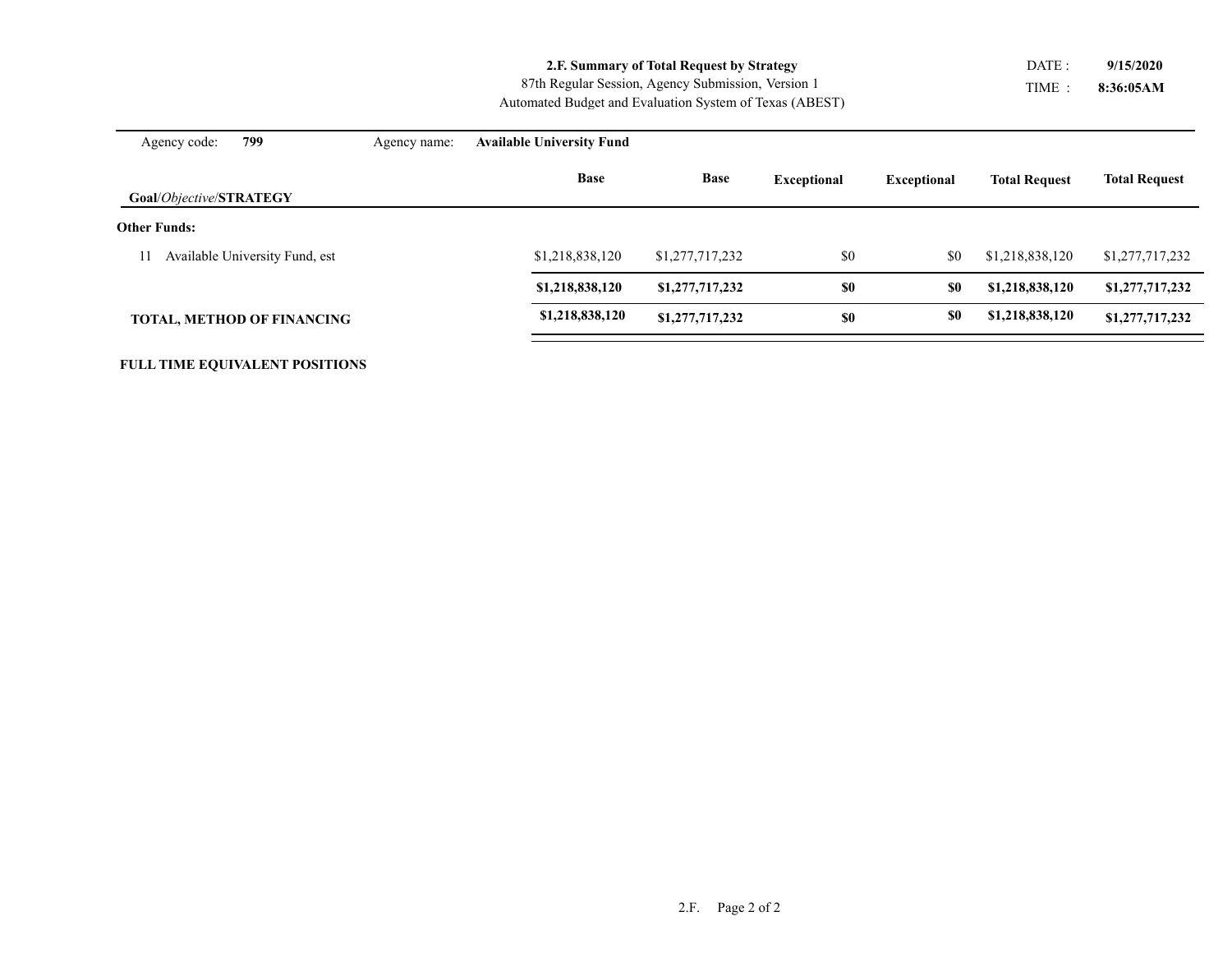|                                  |                           |                                                                         | 2.G. Summary of Total Request Objective Outcomes<br>87th Regular Session, Agency Submission, Version 1 |      |                         | Date: 9/15/2020<br>Time: 8:36:06AM |
|----------------------------------|---------------------------|-------------------------------------------------------------------------|--------------------------------------------------------------------------------------------------------|------|-------------------------|------------------------------------|
|                                  |                           |                                                                         | Automated Budget and Evaluation system of Texas (ABEST)                                                |      |                         |                                    |
| Agency code: 799                 |                           | Agency name: Available University Fund                                  |                                                                                                        |      |                         |                                    |
| Goal/ Objective / <b>Outcome</b> | <b>BL</b>                 | BL                                                                      | Excp                                                                                                   | Excp | <b>Total</b><br>Request | <b>Total</b><br>Request            |
|                                  | 2022                      | 2023                                                                    | 2022                                                                                                   | 2023 | 2022                    | 2023                               |
|                                  | Available University Fund | Provide Management and Administrative Support for Endowment Funds       |                                                                                                        |      |                         |                                    |
| <b>KEY</b>                       |                           | 1 Permanent University Fund (PUF) Expense as Basis Points of Net Assets |                                                                                                        |      |                         |                                    |
|                                  | 32.50                     | 32.50                                                                   |                                                                                                        |      | 32.50                   | 32.50                              |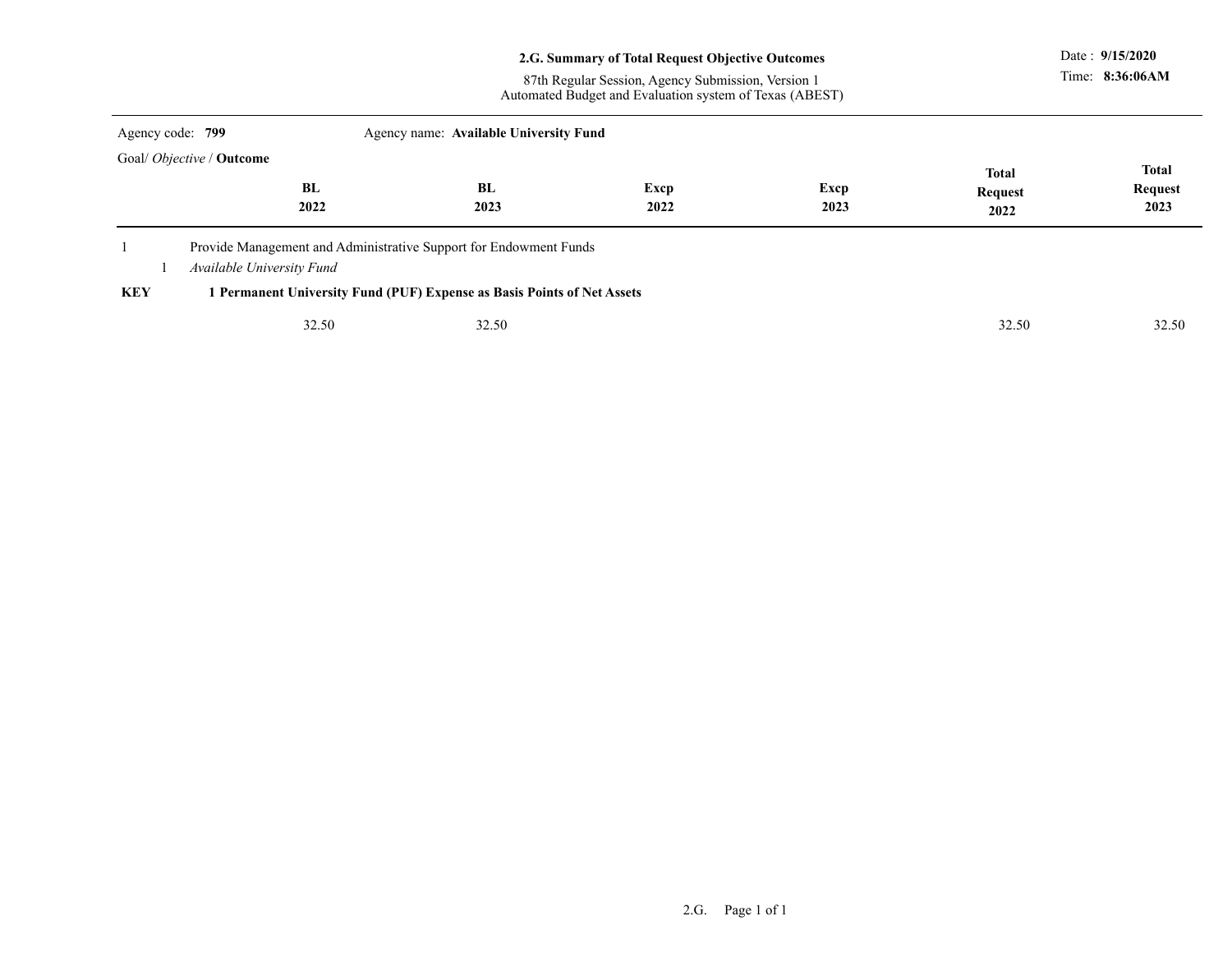# Automated Budget and Evaluation System of Texas (ABEST) 87th Regular Session, Agency Submission, Version 1

### **799 Available University Fund**

| GOAL:                           |   | Provide Management and Administrative Support for Endowment Funds  |               |                 |                     |                |                |  |  |
|---------------------------------|---|--------------------------------------------------------------------|---------------|-----------------|---------------------|----------------|----------------|--|--|
| <b>OBJECTIVE:</b>               |   | Available University Fund                                          |               |                 | Service Categories: |                |                |  |  |
| <b>STRATEGY:</b>                | 2 | Texas A&M Univ. System Available Univ. Fund Allocation, estimated. |               |                 | Service: 19         | Income: A.2    | Age: $B.3$     |  |  |
| <b>CODE</b>                     |   | <b>DESCRIPTION</b>                                                 | Exp 2019      | <b>Est 2020</b> | <b>Bud 2021</b>     | <b>BL 2022</b> | <b>BL 2023</b> |  |  |
| <b>Objects of Expense:</b>      |   |                                                                    |               |                 |                     |                |                |  |  |
| OTHER OPERATING EXPENSE<br>2009 |   |                                                                    | \$374,118,285 | \$460,546,333   | \$388,867,267       | \$404,448,707  | \$423,983,077  |  |  |
| <b>TOTAL, OBJECT OF EXPENSE</b> |   |                                                                    | \$374,118,285 | \$460,546,333   | \$388,867,267       | \$404,448,707  | \$423,983,077  |  |  |
| <b>Method of Financing:</b>     |   |                                                                    |               |                 |                     |                |                |  |  |
|                                 |   | Available University Fund, est                                     | \$374,118,285 | \$460,546,333   | \$388,867,267       | \$404,448,707  | \$423,983,077  |  |  |
|                                 |   | <b>SUBTOTAL, MOF (OTHER FUNDS)</b>                                 | \$374,118,285 | \$460,546,333   | \$388,867,267       | \$404,448,707  | \$423,983,077  |  |  |
|                                 |   | TOTAL, METHOD OF FINANCE (INCLUDING RIDERS)                        |               |                 |                     | \$404,448,707  | \$423,983,077  |  |  |
|                                 |   | TOTAL, METHOD OF FINANCE (EXCLUDING RIDERS)                        | \$374,118,285 | \$460,546,333   | \$388,867,267       | \$404,448,707  | \$423,983,077  |  |  |
|                                 |   | <b>FULL TIME EQUIVALENT POSITIONS:</b>                             |               |                 |                     |                |                |  |  |

#### **STRATEGY DESCRIPTION AND JUSTIFICATION:**

The Available University Fund allocable to the Board of Regents of Texas A&M University is hereby requested for the purpose of retiring obligations incurred under the authority of Article VII, Section 18 of the Texas Constitution, and may be expended for permanent improvements, new construction, equipment, repairs, and physical plant operation and maintenance, minority student scholarships and student recruitment, and educational and general activities of the Texas A&M University System pursuant to Article VII, Sections 11(a) and 18 of the Texas Constitution.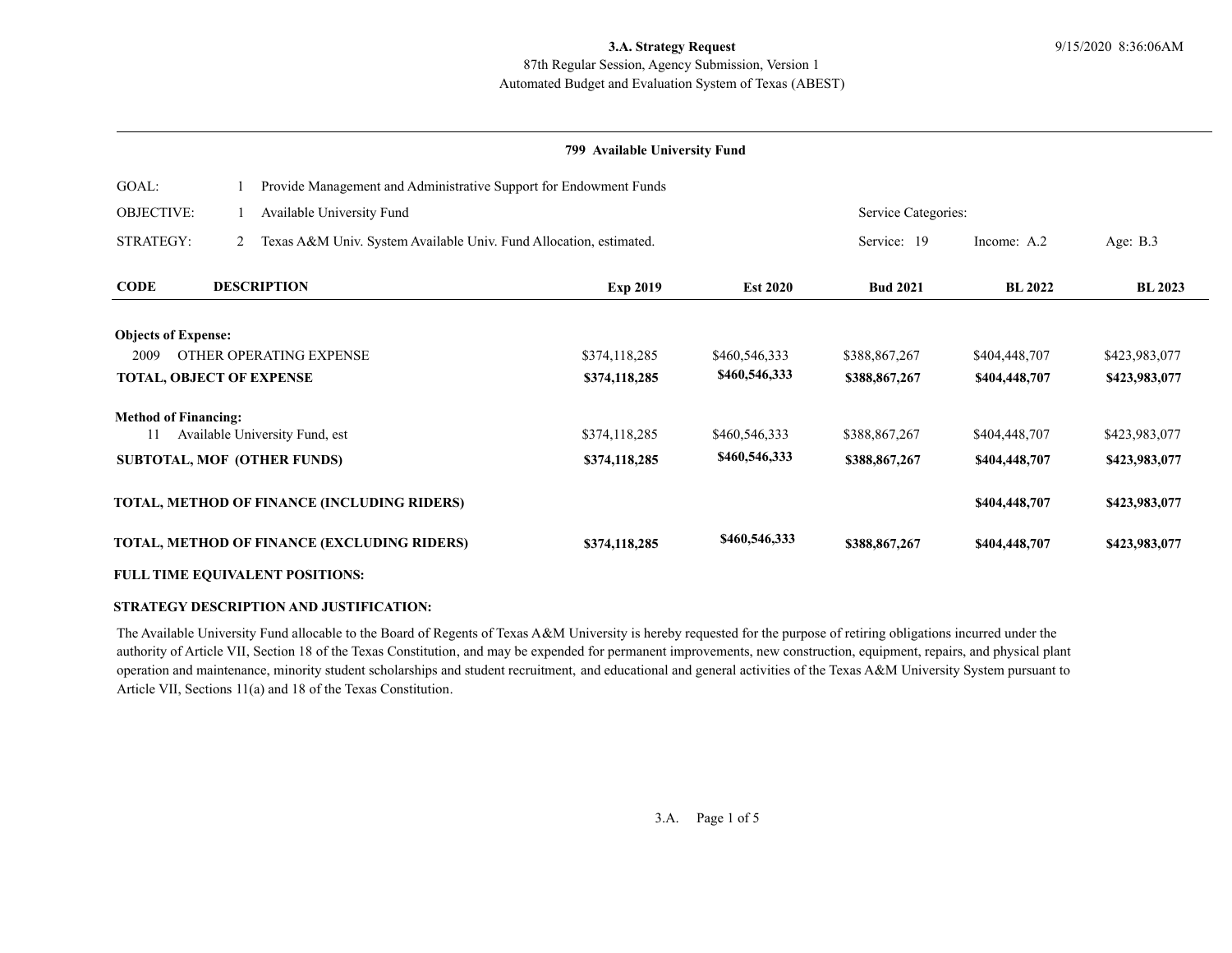# **3.A. Strategy Request** 9/15/2020 8:36:06AM

# Automated Budget and Evaluation System of Texas (ABEST) 87th Regular Session, Agency Submission, Version 1

# **799 Available University Fund**

| <b>CODE</b>       | <b>DESCRIPTION</b>                                                   |                                                                   | <b>Exp 2019</b> | <b>Est 2020</b> | <b>Bud 2021</b> | <b>BL</b> 2022      | <b>BL 2023</b> |  |  |
|-------------------|----------------------------------------------------------------------|-------------------------------------------------------------------|-----------------|-----------------|-----------------|---------------------|----------------|--|--|
| STRATEGY:         | 2 Texas A&M Univ. System Available Univ. Fund Allocation, estimated. |                                                                   |                 |                 | Service: 19     | Income: A.2         | Age: $B.3$     |  |  |
| <b>OBJECTIVE:</b> |                                                                      | Available University Fund                                         |                 |                 |                 | Service Categories: |                |  |  |
| GOAL:             |                                                                      | Provide Management and Administrative Support for Endowment Funds |                 |                 |                 |                     |                |  |  |

#### **EXTERNAL/INTERNAL FACTORS IMPACTING STRATEGY:**

### **EXPLANATION OF BIENNIAL CHANGE (includes Rider amounts):**

| STRATEGY BIENNIAL TOTAL - ALL FUNDS    | <b>BIENNIAL</b>                         |                | EXPLANATION OF BIENNIAL CHANGE |                                                                                                                                                                                                  |
|----------------------------------------|-----------------------------------------|----------------|--------------------------------|--------------------------------------------------------------------------------------------------------------------------------------------------------------------------------------------------|
| Base Spending (Est $2020 + Bud 2021$ ) | Baseline Request (BL $2022 + BL 2023$ ) | <b>CHANGE</b>  | \$ Amount                      | Explanation(s) of Amount (must specify MOFs and FTEs)                                                                                                                                            |
| \$849,413,600                          | \$828,431,784                           | \$(20,981,816) | \$(20,981,816)                 | FY 2020 included a special distribution. For FY<br>2022-2023, the annual PUF distribution amounts are<br>projected to increase from the FY 2021 amount by a rate<br>equal to the CPI plus 2.65%. |
|                                        |                                         |                | \$(20,981,816)                 | <b>Total of Explanation of Biennial Change</b>                                                                                                                                                   |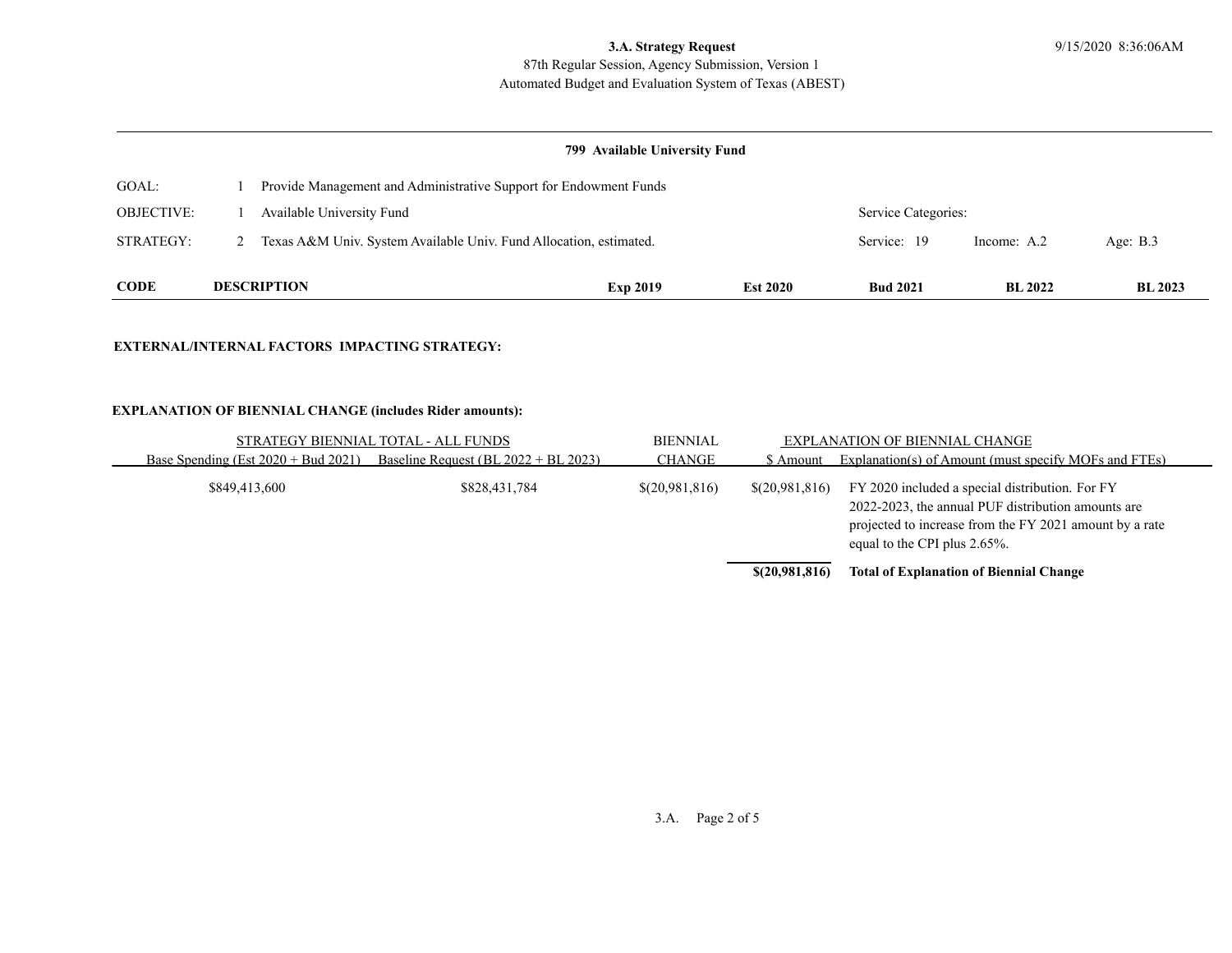# Automated Budget and Evaluation System of Texas (ABEST) 87th Regular Session, Agency Submission, Version 1

#### **799 Available University Fund**

| GOAL:                           |   | Provide Management and Administrative Support for Endowment Funds     |               |                 |                     |                |                |  |  |
|---------------------------------|---|-----------------------------------------------------------------------|---------------|-----------------|---------------------|----------------|----------------|--|--|
| <b>OBJECTIVE:</b>               |   | Available University Fund                                             |               |                 | Service Categories: |                |                |  |  |
| <b>STRATEGY:</b>                | 3 | The Univ. of Texas System Available Univ. Fund Allocation, estimated. |               |                 | Service: 19         | Income: A.2    | Age: $B.3$     |  |  |
| <b>CODE</b>                     |   | <b>DESCRIPTION</b>                                                    | Exp 2019      | <b>Est 2020</b> | <b>Bud 2021</b>     | <b>BL 2022</b> | <b>BL 2023</b> |  |  |
| <b>Objects of Expense:</b>      |   |                                                                       |               |                 |                     |                |                |  |  |
| OTHER OPERATING EXPENSE<br>2009 |   |                                                                       | \$769,971,041 | \$936,000,000   | \$783,000,000       | \$814,389,413  | \$853,734,155  |  |  |
| <b>TOTAL, OBJECT OF EXPENSE</b> |   |                                                                       | \$769,971,041 | \$936,000,000   | \$783,000,000       | \$814,389,413  | \$853,734,155  |  |  |
| <b>Method of Financing:</b>     |   |                                                                       |               |                 |                     |                |                |  |  |
|                                 |   | Available University Fund, est                                        | \$769,971,041 | \$936,000,000   | \$783,000,000       | \$814,389,413  | \$853,734,155  |  |  |
|                                 |   | <b>SUBTOTAL, MOF (OTHER FUNDS)</b>                                    | \$769,971,041 | \$936,000,000   | \$783,000,000       | \$814,389,413  | \$853,734,155  |  |  |
|                                 |   | TOTAL, METHOD OF FINANCE (INCLUDING RIDERS)                           |               |                 |                     | \$814,389,413  | \$853,734,155  |  |  |
|                                 |   | TOTAL, METHOD OF FINANCE (EXCLUDING RIDERS)                           | \$769,971,041 | \$936,000,000   | \$783,000,000       | \$814,389,413  | \$853,734,155  |  |  |
|                                 |   | <b>FULL TIME EQUIVALENT POSITIONS:</b>                                |               |                 |                     |                |                |  |  |

#### **STRATEGY DESCRIPTION AND JUSTIFICATION:**

The Available University Fund allocable to The University of Texas System is hereby requested for the purpose of retiring obligations incurred under the authority of Article VII, Sections 18 of the Texas Constitution and, pursuant to the authorization of Article VII, Section 11(a) and 18 of the Constitution, for permanent improvements, new construction, equipment, repairs and rehabilitation, physical plant operation and maintenance, and education and general activities of The University of Texas System Administration and The University of Texas at Austin.

3.A. Page 3 of 5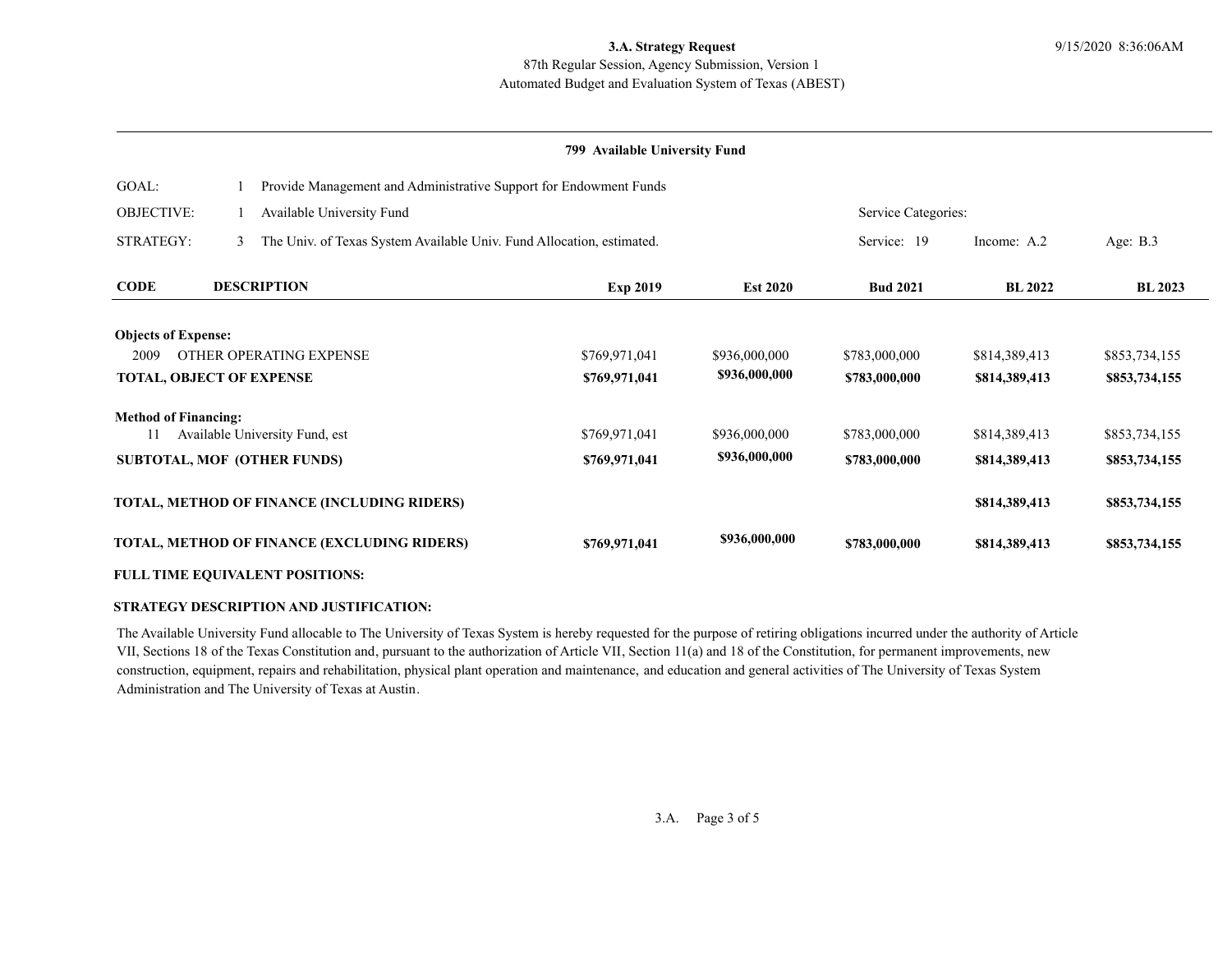# **3.A. Strategy Request** 9/15/2020 8:36:06AM

# Automated Budget and Evaluation System of Texas (ABEST) 87th Regular Session, Agency Submission, Version 1

# **799 Available University Fund**

| <b>CODE</b>       | <b>DESCRIPTION</b>                                                    |                                                                   | <b>Exp 2019</b> | <b>Est 2020</b> | <b>Bud 2021</b> | <b>BL</b> 2022      | <b>BL</b> 2023 |  |  |
|-------------------|-----------------------------------------------------------------------|-------------------------------------------------------------------|-----------------|-----------------|-----------------|---------------------|----------------|--|--|
| STRATEGY:         | The Univ. of Texas System Available Univ. Fund Allocation, estimated. |                                                                   |                 |                 | Service: 19     | Income: A.2         | Age: $B.3$     |  |  |
| <b>OBJECTIVE:</b> |                                                                       | Available University Fund                                         |                 |                 |                 | Service Categories: |                |  |  |
| GOAL:             |                                                                       | Provide Management and Administrative Support for Endowment Funds |                 |                 |                 |                     |                |  |  |

#### **EXTERNAL/INTERNAL FACTORS IMPACTING STRATEGY:**

### **EXPLANATION OF BIENNIAL CHANGE (includes Rider amounts):**

| STRATEGY BIENNIAL TOTAL - ALL FUNDS    | <b>BIENNIAL</b>                         |                | EXPLANATION OF BIENNIAL CHANGE |                                                                                                                                                                                                  |
|----------------------------------------|-----------------------------------------|----------------|--------------------------------|--------------------------------------------------------------------------------------------------------------------------------------------------------------------------------------------------|
| Base Spending (Est $2020 + Bud 2021$ ) | Baseline Request (BL $2022 + BL 2023$ ) | <b>CHANGE</b>  | \$ Amount                      | Explanation(s) of Amount (must specify MOFs and FTEs)                                                                                                                                            |
| \$1,719,000,000                        | \$1,668,123,568                         | \$(50,876,432) | \$(50,876,432)                 | FY 2020 included a special distribution. For FY<br>2022-2023, the annual PUF distribution amounts are<br>projected to increase from the FY 2021 amount by a rate<br>equal to the CPI plus 2.65%. |
|                                        |                                         |                | \$ (50,876,432)                | <b>Total of Explanation of Biennial Change</b>                                                                                                                                                   |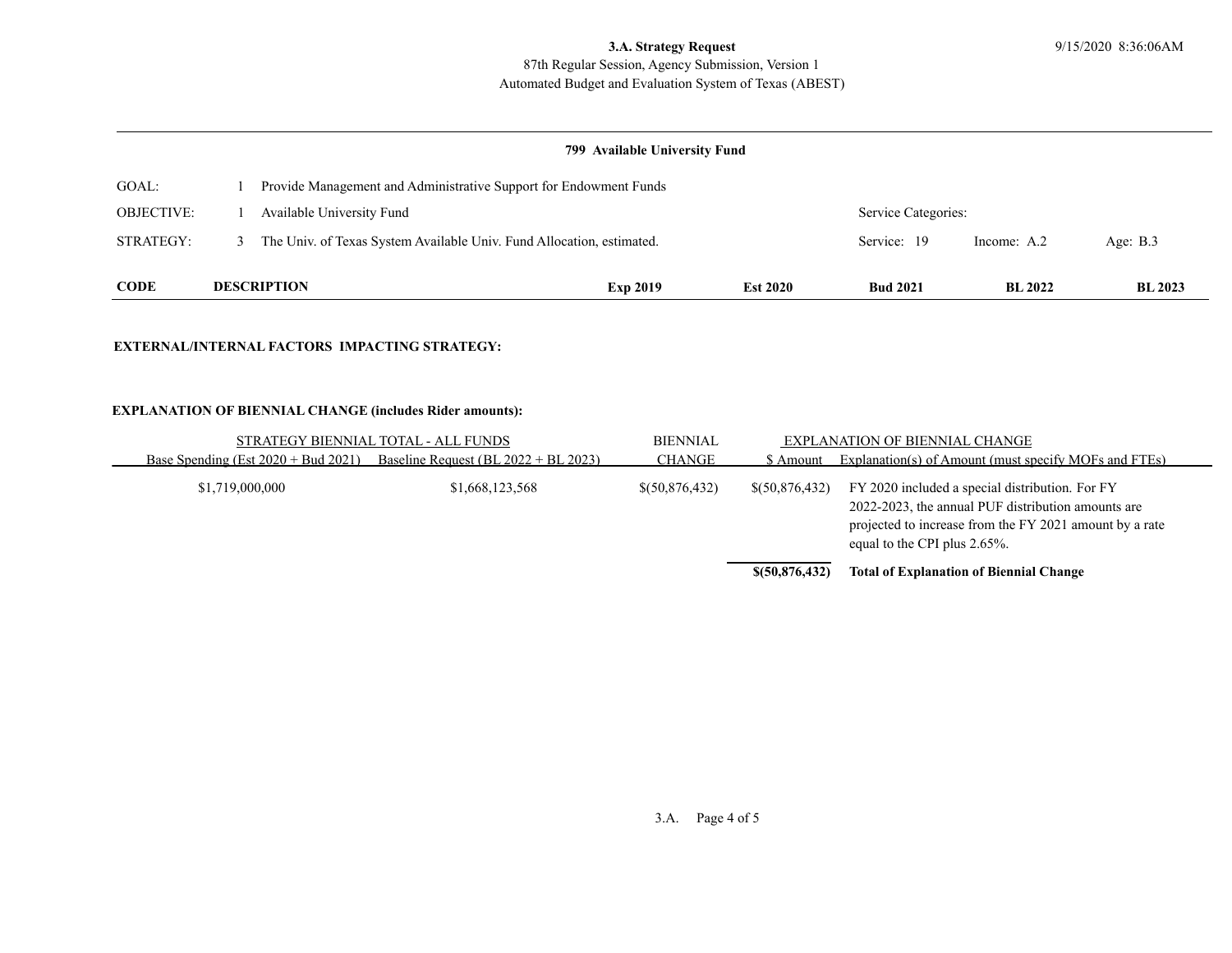# **SUMMARY TOTALS:**

| <b>OBJECTS OF EXPENSE:</b>                    | \$1,144,089,326 | \$1,396,546,333 | \$1,171,867,267 | \$1,218,838,120 | \$1,277,717,232 |
|-----------------------------------------------|-----------------|-----------------|-----------------|-----------------|-----------------|
| <b>METHODS OF FINANCE (INCLUDING RIDERS):</b> |                 |                 |                 | \$1,218,838,120 | \$1,277,717,232 |
| <b>METHODS OF FINANCE (EXCLUDING RIDERS):</b> | \$1,144,089,326 | \$1,396,546,333 | \$1,171,867,267 | \$1,218,838,120 | \$1,277,717,232 |
| <b>FULL TIME EQUIVALENT POSITIONS:</b>        |                 |                 |                 |                 |                 |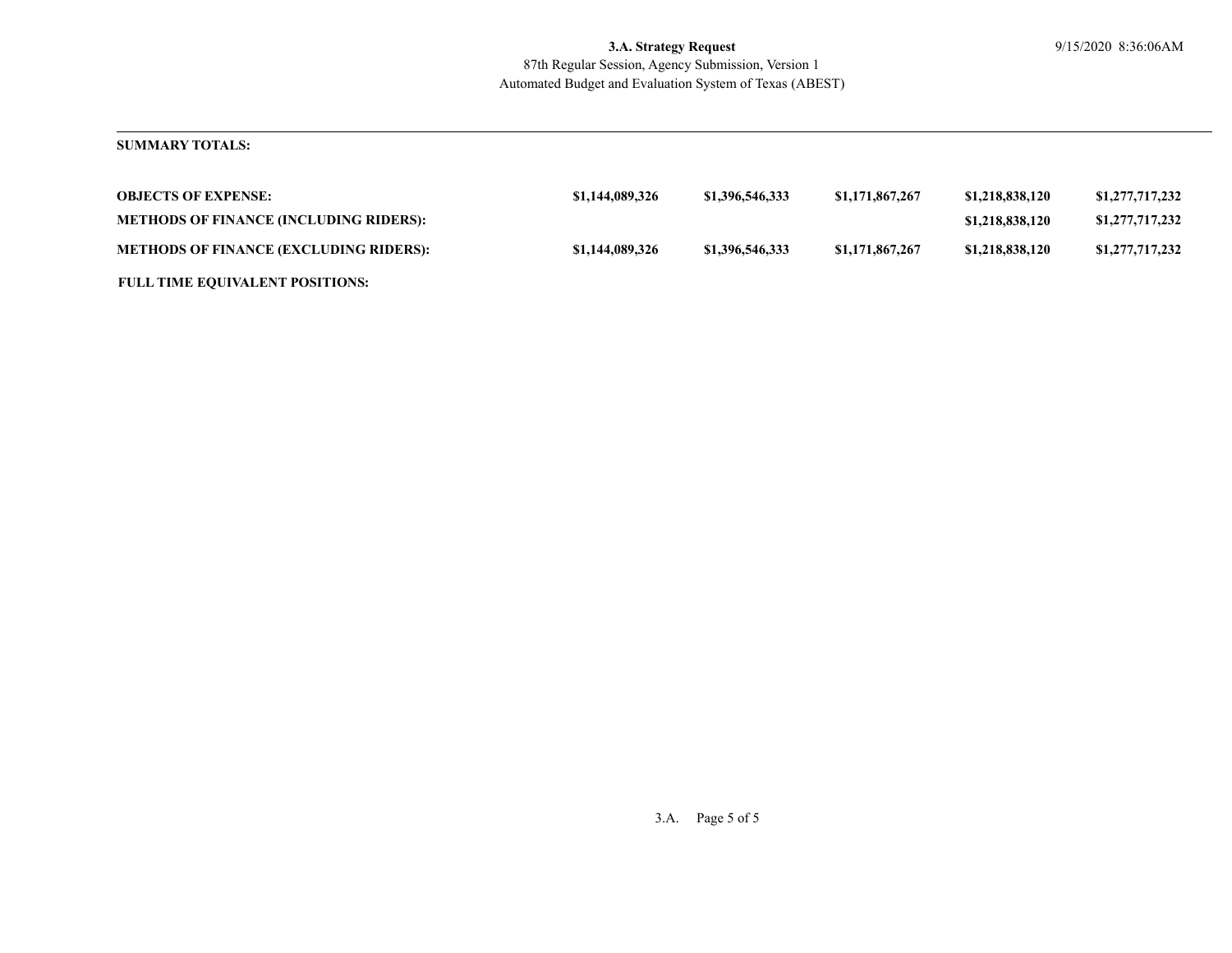#### **3.A.1. PROGRAM-LEVEL REQUEST SCHEDULE**

87th Regular Session, Agency Submission, Version 1

|       | Agency Code: 799              |         | Agency: Available University Fund   | Prepared By:                                                                                                                                                  | <b>Terry Hull</b> |               |               |                                                             |                            |   |
|-------|-------------------------------|---------|-------------------------------------|---------------------------------------------------------------------------------------------------------------------------------------------------------------|-------------------|---------------|---------------|-------------------------------------------------------------|----------------------------|---|
| Date: | September 2020                | Program |                                     |                                                                                                                                                               |                   | Requested     | Requested     | <b>Biennial Total</b>                                       | <b>Biennial Difference</b> |   |
|       | <b>Strategy Strategy Name</b> |         | Priority Program Name               | <b>Legal Authority</b>                                                                                                                                        | 2020-21 Base      | 2022          | 2023          | 2022-23                                                     | \$                         | % |
|       |                               |         |                                     | STATE: Texas Constitution, Article VII,                                                                                                                       |                   |               |               |                                                             |                            |   |
|       | Texas A&M Univ System         |         |                                     | Section 18                                                                                                                                                    |                   |               |               |                                                             |                            |   |
| A.1.1 | Allocation                    | N/A     | Texas A&M Univ System Allocation    | FEDERAL: N/A                                                                                                                                                  | \$849,413,600     | \$404,448,707 | \$423,983,077 | \$828,431,784                                               | (\$20,981,816) -2.5%       |   |
|       |                               |         |                                     | STATE: Texas Constitution, Article VII,                                                                                                                       |                   |               |               |                                                             |                            |   |
|       | The Univ of Texas System      |         |                                     | Section 18                                                                                                                                                    |                   |               |               |                                                             |                            |   |
| A.1.2 | Allocation                    | N/A     | The Univ of Texas System Allocation | FEDERAL: N/A                                                                                                                                                  |                   |               |               | \$1,719,000,000 \$814,389,413 \$853,734,155 \$1,668,123,568 | (\$50,876,432) -3.0%       |   |
|       |                               |         |                                     |                                                                                                                                                               |                   |               |               | $\overline{50}$                                             | $\overline{30}$            |   |
|       |                               |         |                                     |                                                                                                                                                               |                   |               |               | \$0                                                         | \$0                        |   |
|       |                               |         |                                     |                                                                                                                                                               |                   |               |               | \$0                                                         | \$0                        |   |
|       |                               |         |                                     |                                                                                                                                                               |                   |               |               | \$0                                                         | $\sqrt{6}$                 |   |
|       |                               |         |                                     |                                                                                                                                                               |                   |               |               | \$0                                                         | \$0                        |   |
|       |                               |         |                                     |                                                                                                                                                               |                   |               |               | \$0                                                         | \$0                        |   |
|       |                               |         |                                     |                                                                                                                                                               |                   |               |               | \$0                                                         | \$0                        |   |
|       |                               |         |                                     |                                                                                                                                                               |                   |               |               | \$0                                                         | \$0                        |   |
|       |                               |         |                                     |                                                                                                                                                               |                   |               |               | \$0                                                         | \$0                        |   |
|       |                               |         |                                     |                                                                                                                                                               |                   |               |               | \$0                                                         | \$0                        |   |
|       |                               |         |                                     |                                                                                                                                                               |                   |               |               | $\overline{50}$                                             | $\overline{30}$            |   |
|       |                               |         |                                     |                                                                                                                                                               |                   |               |               | $\overline{50}$                                             | $\overline{30}$            |   |
|       |                               |         |                                     |                                                                                                                                                               |                   |               |               | $\sqrt{6}$                                                  | $\overline{30}$            |   |
|       |                               |         |                                     |                                                                                                                                                               |                   |               |               | \$0                                                         | \$0                        |   |
|       |                               |         |                                     |                                                                                                                                                               |                   |               |               | \$0                                                         | $\sqrt{6}$                 |   |
|       |                               |         |                                     |                                                                                                                                                               |                   |               |               | \$0                                                         | $\overline{30}$            |   |
|       |                               |         |                                     |                                                                                                                                                               |                   |               |               | $\overline{50}$                                             | $\overline{30}$            |   |
|       |                               |         |                                     |                                                                                                                                                               |                   |               |               | \$0                                                         | $\overline{30}$            |   |
|       |                               |         |                                     |                                                                                                                                                               |                   |               |               | \$0                                                         | \$0                        |   |
|       |                               |         |                                     |                                                                                                                                                               |                   |               |               | \$0                                                         | $\overline{30}$            |   |
|       |                               |         |                                     |                                                                                                                                                               |                   |               |               | \$0                                                         | \$0                        |   |
|       |                               |         |                                     |                                                                                                                                                               |                   |               |               | $\overline{50}$                                             | $\overline{30}$            |   |
|       |                               |         |                                     |                                                                                                                                                               |                   |               |               | $\overline{50}$                                             | $\overline{30}$            |   |
|       |                               |         |                                     |                                                                                                                                                               |                   |               |               | $\overline{50}$                                             | \$0                        |   |
|       |                               |         |                                     |                                                                                                                                                               |                   |               |               | $\sqrt{50}$                                                 | \$0                        |   |
|       |                               |         |                                     |                                                                                                                                                               |                   |               |               | \$0                                                         | $\overline{30}$            |   |
|       |                               |         |                                     |                                                                                                                                                               |                   |               |               | \$0                                                         | $\sqrt{6}$                 |   |
|       |                               |         |                                     |                                                                                                                                                               |                   |               |               | \$0                                                         | \$0                        |   |
|       |                               |         |                                     |                                                                                                                                                               |                   |               |               | $\overline{50}$                                             | $\overline{30}$            |   |
|       |                               |         |                                     |                                                                                                                                                               |                   |               |               | \$0                                                         | \$0                        |   |
|       |                               |         |                                     |                                                                                                                                                               |                   |               |               | \$0                                                         | \$0                        |   |
|       |                               |         |                                     | Program Prioritization: Indicate the methodology or approach taken by the agency, court, or institution to determine the ranking of each program by priority. |                   |               |               |                                                             |                            |   |

*This Constitutional appropriation cannot be prioritized.*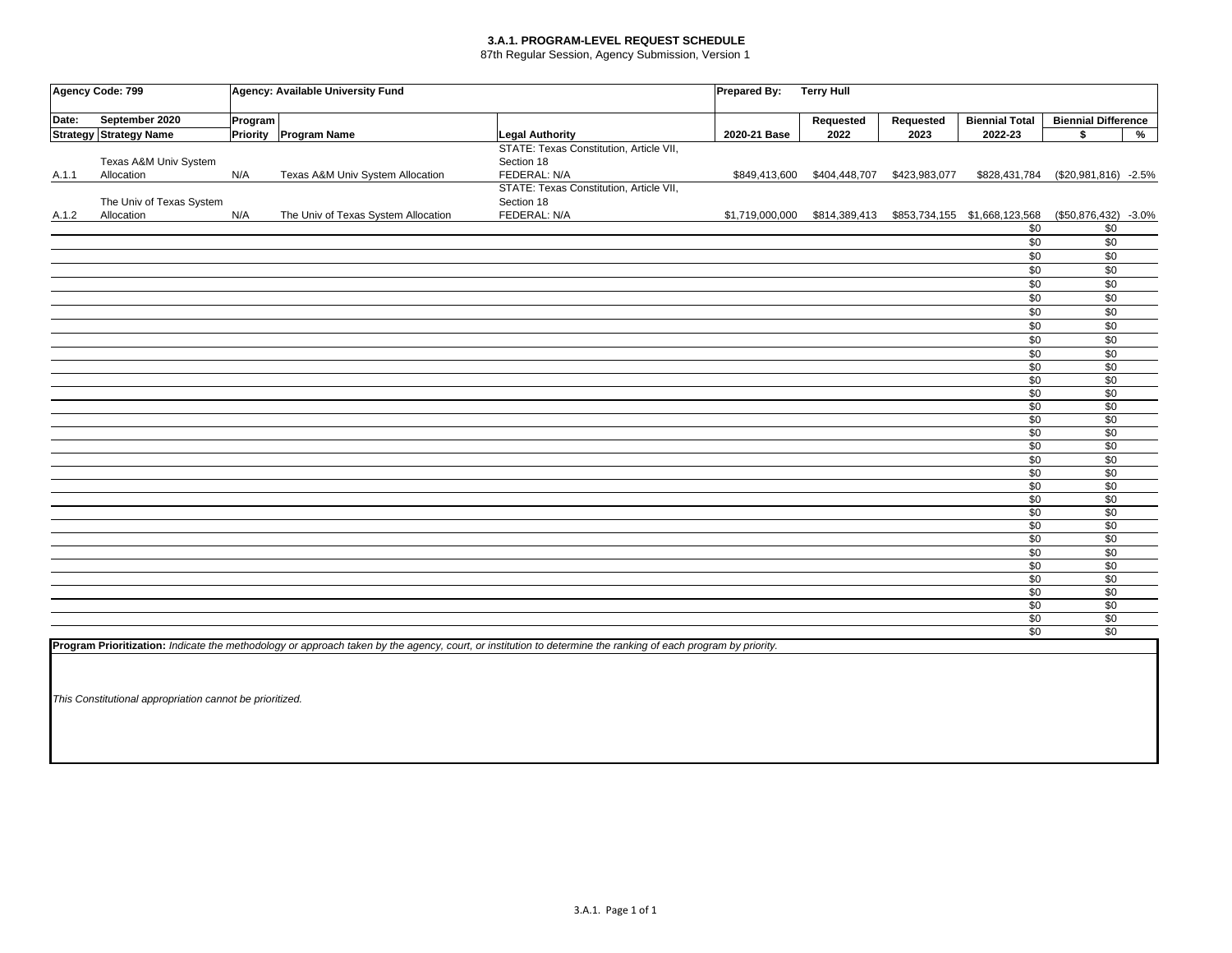# **SCHEDULE 1ESTIMATES OF INCOME**

| Agency<br>Code: 799 | Name of Agency: The University of Texas System Administration<br>Available University Fund |                     | Prepared by:<br><b>Terry Hull</b> |                 | Date:<br>September 2020 |               |  |
|---------------------|--------------------------------------------------------------------------------------------|---------------------|-----------------------------------|-----------------|-------------------------|---------------|--|
|                     |                                                                                            |                     | <b>INCOME</b>                     |                 |                         |               |  |
| Item                |                                                                                            | Actual              | Actual                            | <b>Budgeted</b> |                         | Requested     |  |
| No.                 | Description                                                                                | 2019                | 2020                              | 2021            | 2022                    | 2023          |  |
|                     | Divisible with A&M University                                                              |                     |                                   |                 |                         |               |  |
|                     | Permanent University Fund Distributions                                                    | \$<br>1,014,000,000 | 1,311,390,000                     | 1,112,265,000   | 1,163,985,000           | 1,218,110,000 |  |
| 2.                  | Grazing and Hunting Lease Rental                                                           | 4,430,124           | 4,989,000                         | 5,000,000       | 5,000,000               | 5,000,000     |  |
| 3.                  | <b>Surface Easements and Leases</b>                                                        | 79,556,355          | 39,023,000                        | 31,218,400      | 28,096,560              | 30,906,216    |  |
| 4.                  | <b>Exploration Permits</b>                                                                 | 1,780,725           | 2,280,000                         | 155,000         | 155,000                 | 155,000       |  |
| 5.                  | Other Income - West Texas Lands                                                            | 25,108,016          | 26,257,000                        | 20,063,400      | 18,209,560              | 19,878,016    |  |
| 6.                  | Divisible Expenses - Damage Reimbursement Payments                                         | (2,520,366)         | (2,300,000)                       | (2,100,000)     | (2,100,000)             | (2,100,000)   |  |
| 7.                  | Net Divisible Income                                                                       | 1,122,354,854       | 1,381,639,000                     | 1,166,601,800   | 1,213,346,120           | 1,271,949,232 |  |
| 8.                  | Less: 1/3 to A&M University                                                                | 374,118,285         | 460,546,333                       | 388,867,267     | 404,448,707             | 423,983,077   |  |
| 9.                  | Net 2/3 Share to The University of Texas System                                            | 748,236,569         | 921,092,667                       | 777,734,533     | 808,897,413             | 847,966,155   |  |
|                     | Non-Divisible:                                                                             |                     |                                   |                 |                         |               |  |
| 10.                 | Interest on Daily AUF Balances                                                             | 21,734,472          | 14,907,333                        | 5,265,467       | 5,492,000               | 5,768,000     |  |
| 11.                 | Estimated Net Income, The University of Texas System Share                                 | 769,971,041         | 936,000,000                       | 783,000,000     | 814,389,413             | 853,734,155   |  |
|                     | (Schedule 2, Item No. 1)                                                                   |                     |                                   |                 |                         |               |  |
|                     |                                                                                            |                     |                                   |                 |                         |               |  |